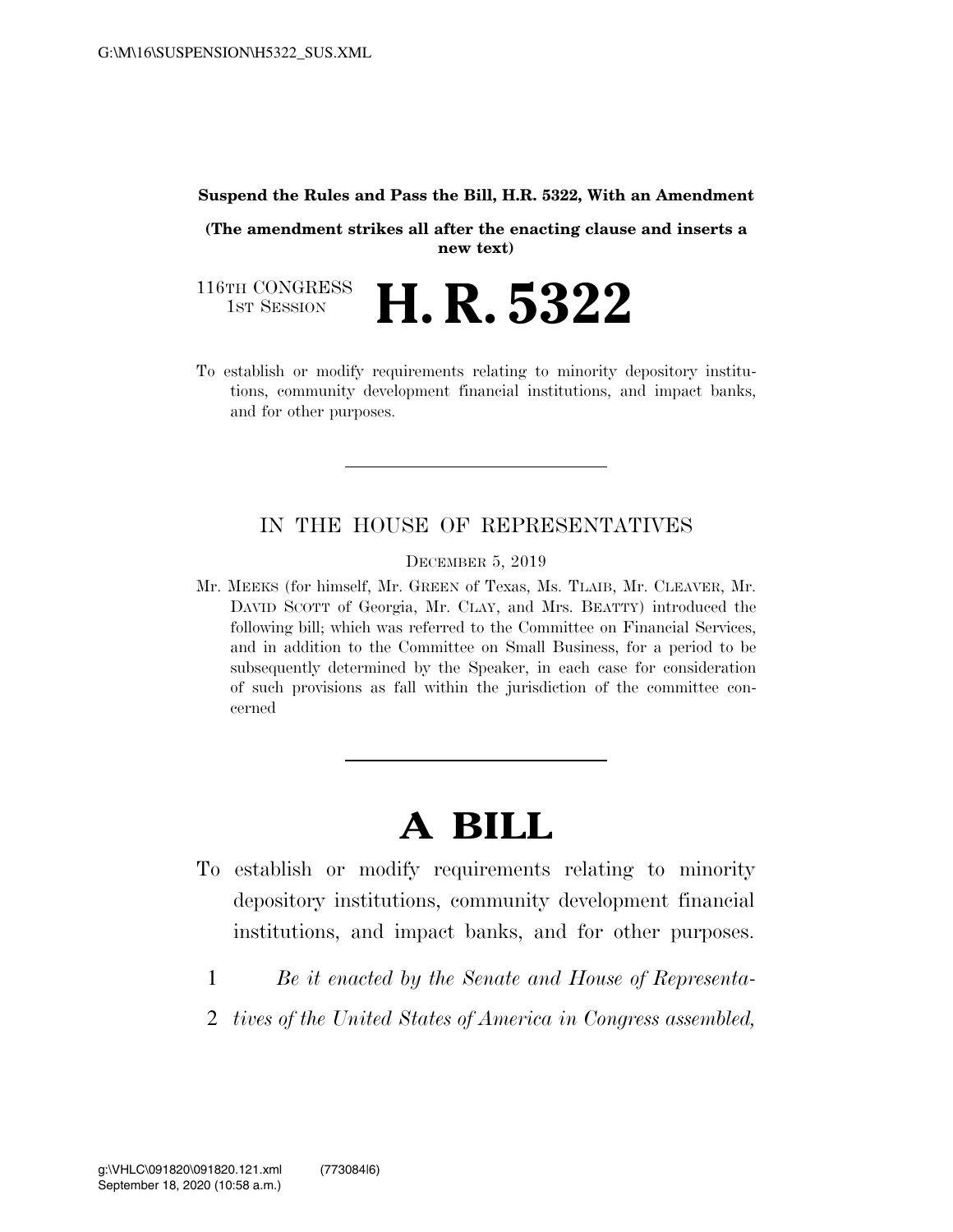#### 1 **SECTION 1. SHORT TITLE; TABLE OF CONTENTS.**

- 2 (a) SHORT TITLE.—This Act may be cited as the
- 3 ''Ensuring Diversity in Community Banking Act of 4 2019''.
- 5 (b) TABLE OF CONTENTS.—The table of contents for
- 6 this Act is as follows:
	- Sec. 1. Short title; table of contents.
	- Sec. 2. Sense of Congress on funding the loan-loss reserve fund for small dollar loans.
	- Sec. 3. Definitions.
	- Sec. 4. Inclusion of women's banks in the definition of minority depository institution.
	- Sec. 5. Establishment of impact bank designation.
	- Sec. 6. Minority Depositories Advisory Committees.
	- Sec. 7. Federal deposits in minority depository institutions.
	- Sec. 8. Minority Bank Deposit Program.
	- Sec. 9. Diversity report and best practices.
	- Sec. 10. Investments in minority depository institutions and impact banks.
	- Sec. 11. Report on covered mentor-protege programs.
	- Sec. 12. Custodial deposit program for covered minority depository institutions and impact banks.
	- Sec. 13. Streamlined community development financial institution applications and reporting.
	- Sec. 14. Task force on lending to small business concerns.
	- Sec. 15. Discretionary surplus funds.

#### 7 **SEC. 2. SENSE OF CONGRESS ON FUNDING THE LOAN-LOSS**

- 8 **RESERVE FUND FOR SMALL DOLLAR LOANS.**
- 9 The sense of Congress is the following:
- 10 (1) The Community Development Financial In-11 stitutions Fund (the ''CDFI Fund'') is an agency of 12 the Department of the Treasury, and was estab-13 lished by the Riegle Community Development and 14 Regulatory Improvement Act of 1994. The mission 15 of the CDFI Fund is ''to expand economic oppor-16 tunity for underserved people and communities by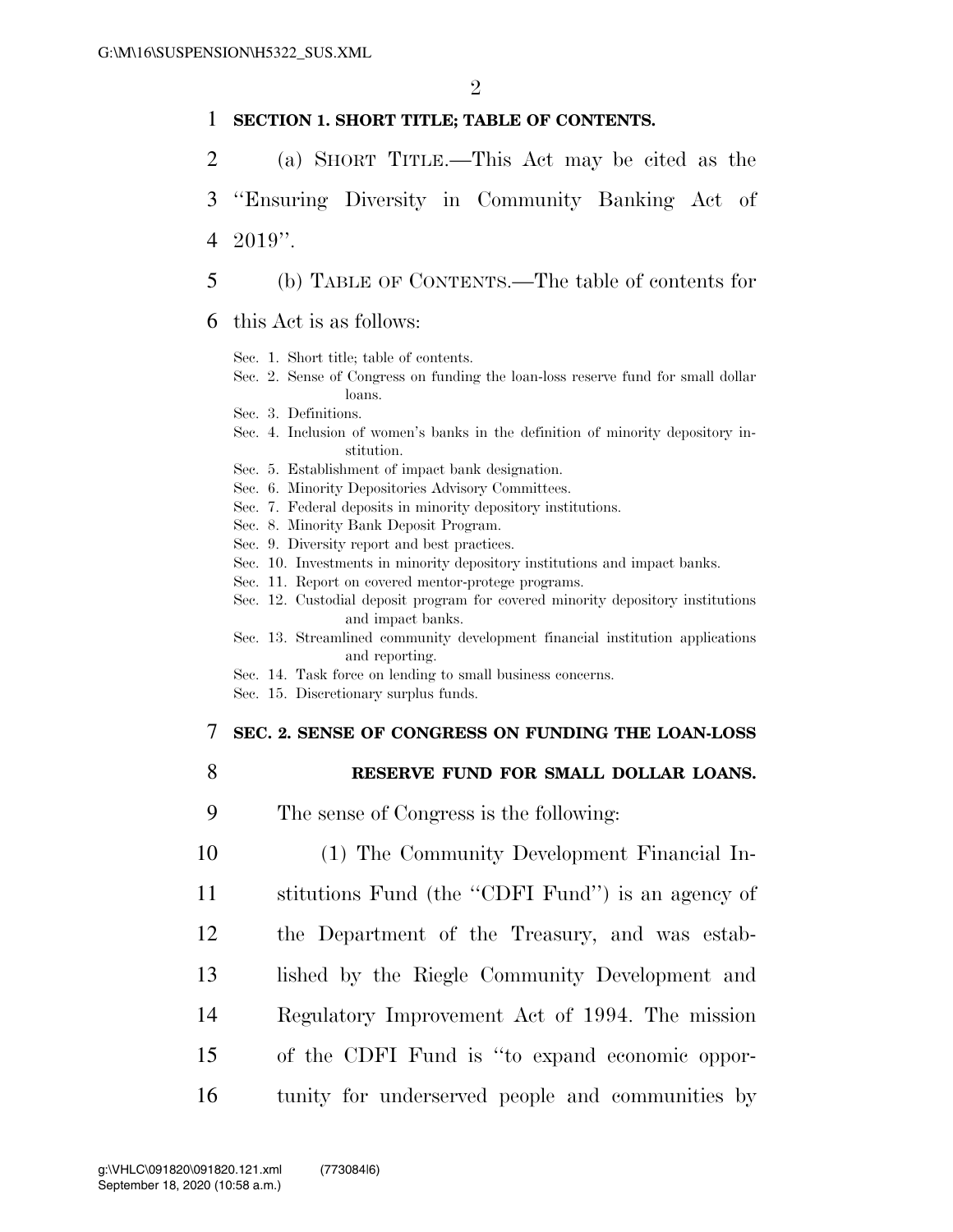| $\mathbf{1}$   | supporting the growth and capacity of a national       |
|----------------|--------------------------------------------------------|
| $\overline{2}$ | network of community development lenders, inves-       |
| 3              | tors, and financial service providers". A community    |
| $\overline{4}$ | development financial institution (a "CDFI") is a      |
| 5              | specialized financial institution serving low-income   |
| 6              | communities and a Community Development Entity         |
| 7              | $(a$ "CDE") is a domestic corporation or partnership   |
| 8              | that is an intermediary vehicle for the provision of   |
| 9              | loans, investments, or financial counseling in low-in- |
| 10             | come communities. The CDFI Fund certifies CDFIs        |
| 11             | and CDEs. Becoming a certified CDFI or CDE al-         |
| 12             | lows organizations to participate in various CDFI      |
| 13             | Fund programs as follows:                              |
| 14             | (A) The Bank Enterprise Award Program,                 |
| 15             | which provides FDIC-insured depository institu-        |
| 16             | tions awards for a demonstrated increase in            |
| 17             | lending and investments in distressed commu-           |
| 18             | nities and CDFIs.                                      |
| 19             | (B) The CDFI Program, which provides                   |
| 20             | Financial and Technical Assistance awards to           |
| 21             | CDFIs to reinvest in the CDFI, and to build            |
| 22             | the capacity of the CDFI, including financing          |
| 23             | product development and loan loss reserves.            |
| 24             | (C) The Native American CDFI Assistance                |
| 25             | Program, which provides CDFIs and<br>spon-             |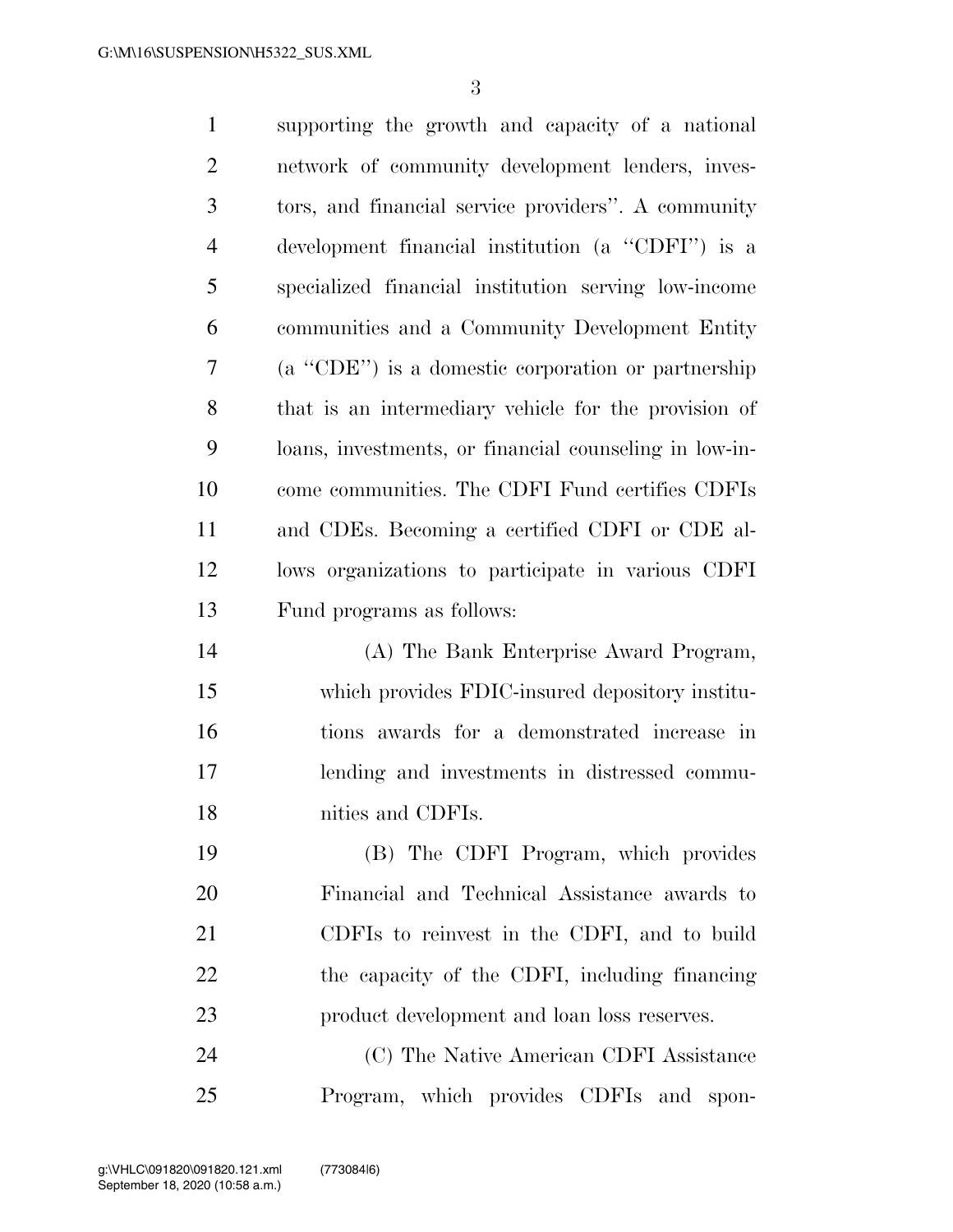| $\mathbf{1}$   | soring entities Financial and Technical Assist-      |
|----------------|------------------------------------------------------|
| $\overline{2}$ | ance awards to increase lending and grow the         |
| 3              | number of CDFIs owned by Native Americans            |
| $\overline{4}$ | to help build capacity of such CDFIs.                |
| 5              | (D) The New Market Tax Credit Program,               |
| 6              | which provides tax credits for making equity in-     |
| 7              | vestments in CDEs that stimulate capital in-         |
| 8              | vestments in low-income communities.                 |
| 9              | (E) The Capital Magnet Fund, which pro-              |
| 10             | vides awards to CDFIs and nonprofit affordable       |
| 11             | housing organizations to finance affordable          |
| 12             | housing solutions and related economic develop-      |
| 13             | ment activities.                                     |
| 14             | (F) The Bond Guarantee Program, a                    |
| 15             | source of long-term, patient capital for CDFIs       |
| 16             | to expand lending and investment capacity for        |
| 17             | community and economic development purposes.         |
| 18             | (2) The Department of the Treasury is author-        |
| 19             | ized to create multi-year grant programs designed to |
| 20             | encourage low-to-moderate income individuals to es-  |
| 21             | tablish accounts at federally insured banks, and to  |
| 22             | improve low-to-moderate income individuals' access   |
| 23             | to such accounts on reasonable terms.                |
| 24             | (3) Under this authority, grants to participants     |

in CDFI Fund programs may be used for loan-loss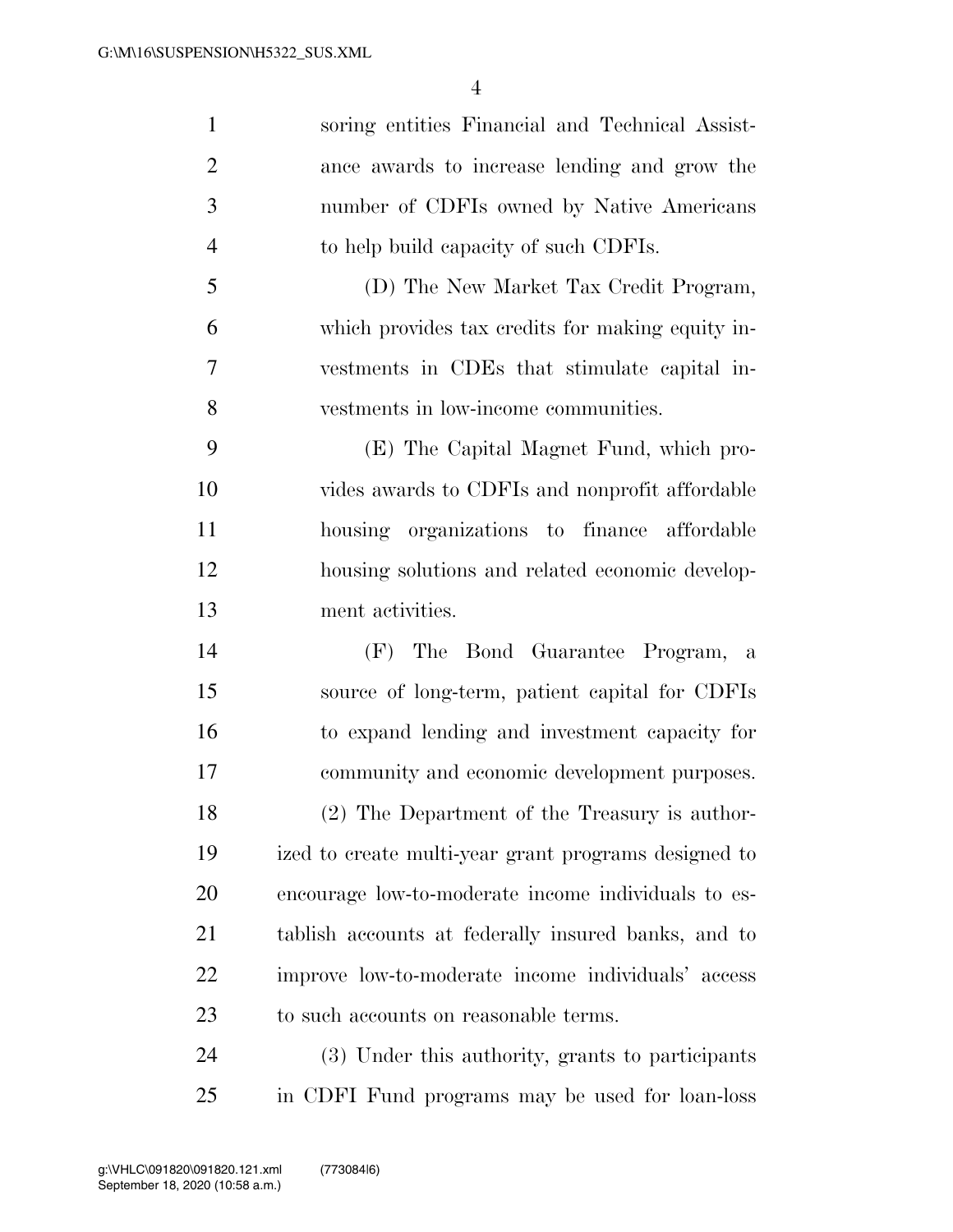reserves and to establish small-dollar loan programs by subsidizing related losses. These grants also allow for the providing recipients with the financial coun- seling and education necessary to conduct trans- actions and manage their accounts. These loans pro- vide low-cost alternatives to payday loans and other nontraditional forms of financing that often impose excessive interest rates and fees on borrowers, and lead millions of Americans to fall into debt traps. Small-dollar loans can only be made pursuant to terms, conditions, and practices that are reasonable for the individual consumer obtaining the loan.

 (4) Program participation is restricted to eligi- ble institutions, which are limited to organizations 15 listed in section  $501(c)(3)$  of the Internal Revenue Code and exempt from tax under 501(a) of such Code, federally insured depository institutions, com- munity development financial institutions and State, local, or Tribal government entities.

 (5) Since its founding, the CDFI Fund has awarded over \$3,300,000,000 to CDFIs and CDEs, allocated \$54,000,000,000 in tax credits, and \$1,510,000,000 in bond guarantees. According to the CDFI Fund, some programs attract as much as \$10 in private capital for every \$1 invested by the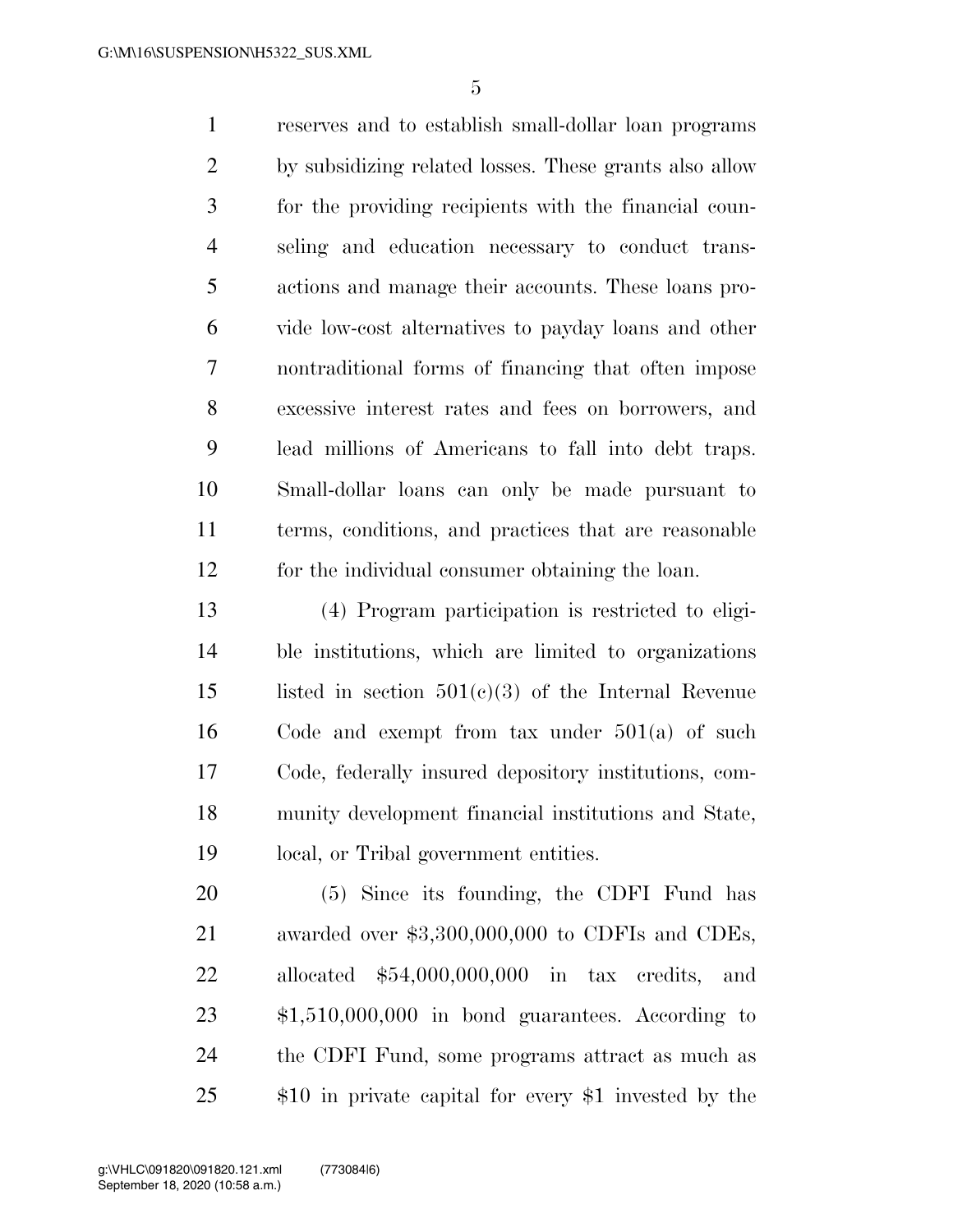CDFI Fund. The Administration and the Congress should prioritize appropriation of funds for the loan loss reserve fund and technical assistance programs administered by the Community Development Finan-cial Institution Fund.

## **SEC. 3. DEFINITIONS.**

In this Act:

8 (1) COMMUNITY DEVELOPMENT FINANCIAL IN- STITUTION.—The term ''community development fi- nancial institution'' has the meaning given under section 103 of the Riegle Community Development and Regulatory Improvement Act of 1994 (12 U.S.C. 4702).

 (2) MINORITY DEPOSITORY INSTITUTION.—The term ''minority depository institution'' has the meaning given under section 308 of the Financial Institutions Reform, Recovery, and Enforcement Act of 1989 (12 U.S.C. 1463 note), as amended by this Act.

### **SEC. 4. INCLUSION OF WOMEN'S BANKS IN THE DEFINITION**

**OF MINORITY DEPOSITORY INSTITUTION.** 

 Section 308(b)(1) of the Financial Institutions Re- form, Recovery, and Enforcement Act of 1989 (12 U.S.C. 1463 note) is amended—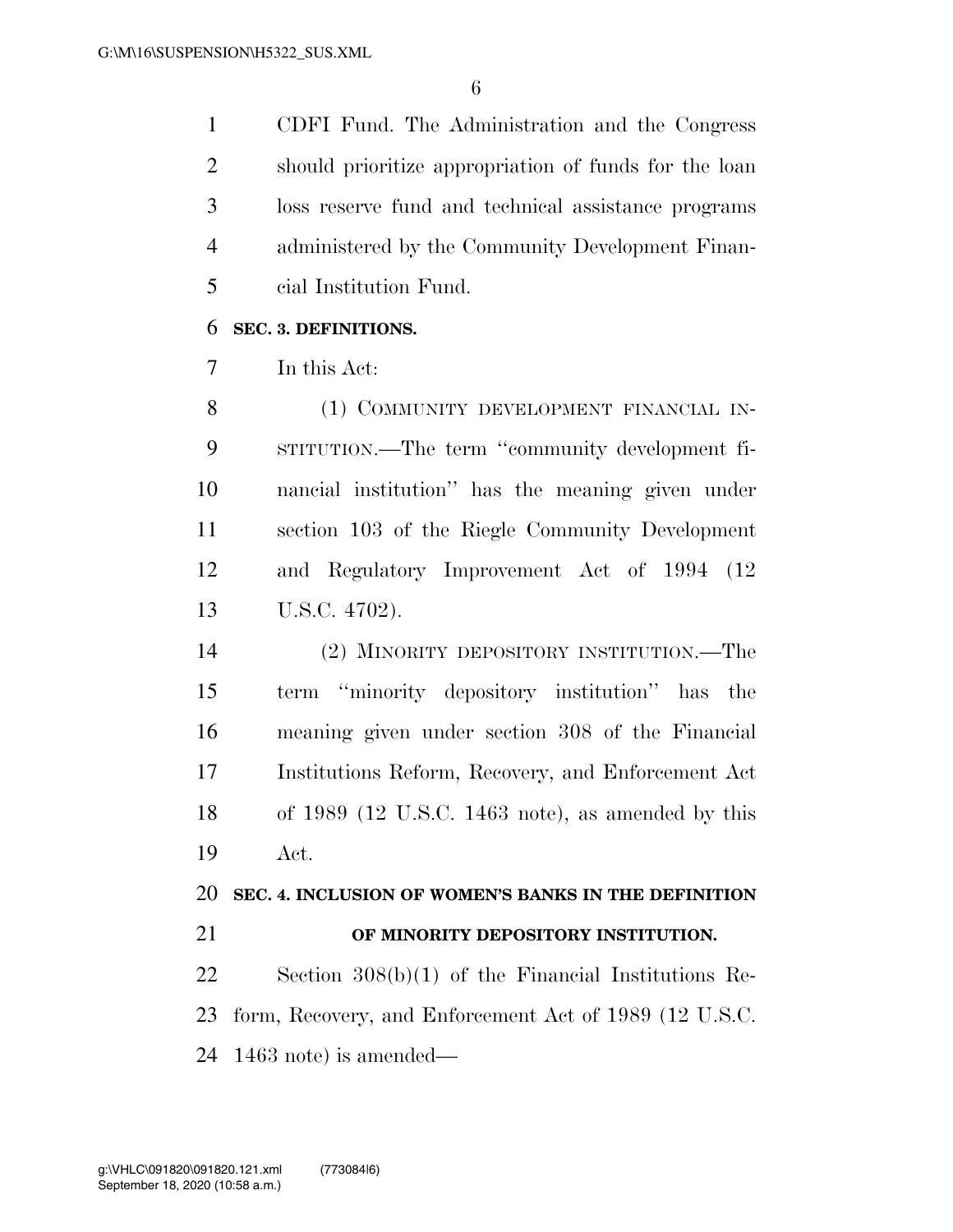| $\mathbf{1}$   | $(1)$ by redesignating subparagraphs $(A)$ , $(B)$ ,              |
|----------------|-------------------------------------------------------------------|
| $\overline{2}$ | and $(C)$ as clauses $(i)$ , $(ii)$ , and $(iii)$ , respectively; |
| 3              | (2) by striking "means any" and inserting the                     |
| $\overline{4}$ | following: "means-                                                |
| 5              | $\lq\lq$ (A) any''; and                                           |
| 6              | $(3)$ in clause (iii) (as so redesignated), by strik-             |
| 7              | ing the period at the end and inserting "; or"; and               |
| 8              | (4) by inserting at the end the following new                     |
| 9              | subparagraph:                                                     |
| 10             | "(B) any bank described in clause (i), (ii),                      |
| 11             | or (iii) of section $19(b)(1)(A)$ of the Federal                  |
| 12             | Reserve Act—                                                      |
| 13             | "(i) more than 50 percent of the out-                             |
| 14             | standing shares of which are held by 1 or                         |
| 15             | more women; and                                                   |
| 16             | "(ii) the majority of the directors on                            |
| 17             | board of directors of which<br>the<br>are                         |
| 18             | women.".                                                          |
| 19             | SEC. 5. ESTABLISHMENT OF IMPACT BANK DESIGNATION.                 |
| 20             | (a) IN GENERAL.—Each Federal banking agency                       |
| 21             | shall establish a program under which a depository institu-       |
| 22             | tion with total consolidated<br>assets of less<br>than            |
| 23             | $$10,000,000,000$ may elect to be designated as an impact         |
| 24             | bank if the total dollar value of the loans extended by such      |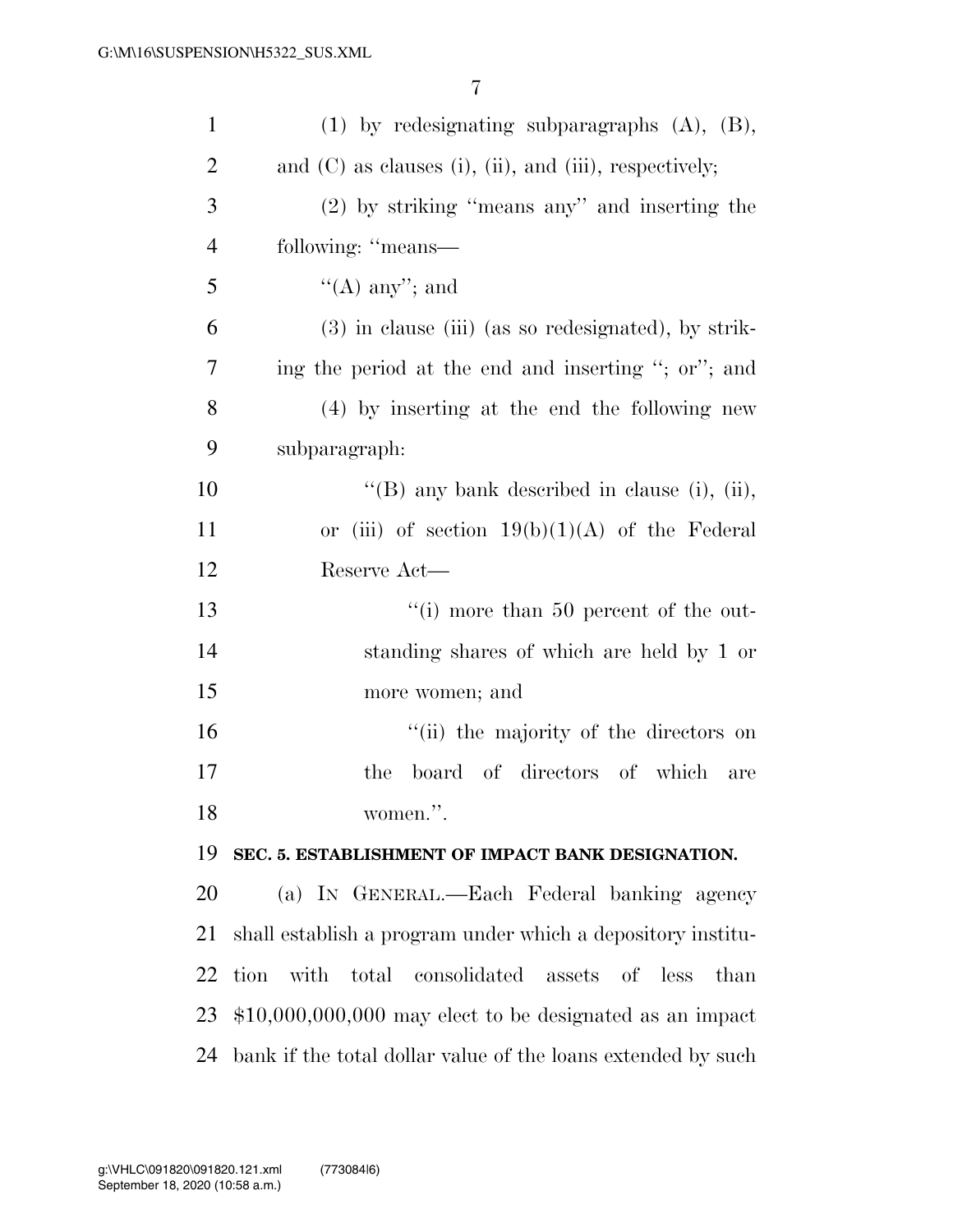depository institution to low-income borrowers is greater than or equal to 50 percent of the assets of such bank. (b) NOTIFICATION OF ELIGIBILITY.—Based on data obtained through examinations of depository institutions, the appropriate Federal banking agency shall notify a de- pository institution if the institution is eligible to be des- ignated as an impact bank. (c) APPLICATION.—Regardless of whether or not it

 has received a notice of eligibility under subsection (b), a depository institution may submit an application to the appropriate Federal banking agency—

 (1) requesting to be designated as an impact bank; and

 (2) demonstrating that the depository institu-tion meets the applicable qualifications.

 (d) LIMITATION ON ADDITIONAL DATA REQUIRE- MENTS.—The Federal banking agencies may only impose additional data collection requirements on a depository in-stitution under this section if such data is—

 (1) necessary to process an application sub- mitted by the depository institution to be designated an impact bank; or

 (2) with respect to a depository institution that is designated as an impact bank, necessary to ensure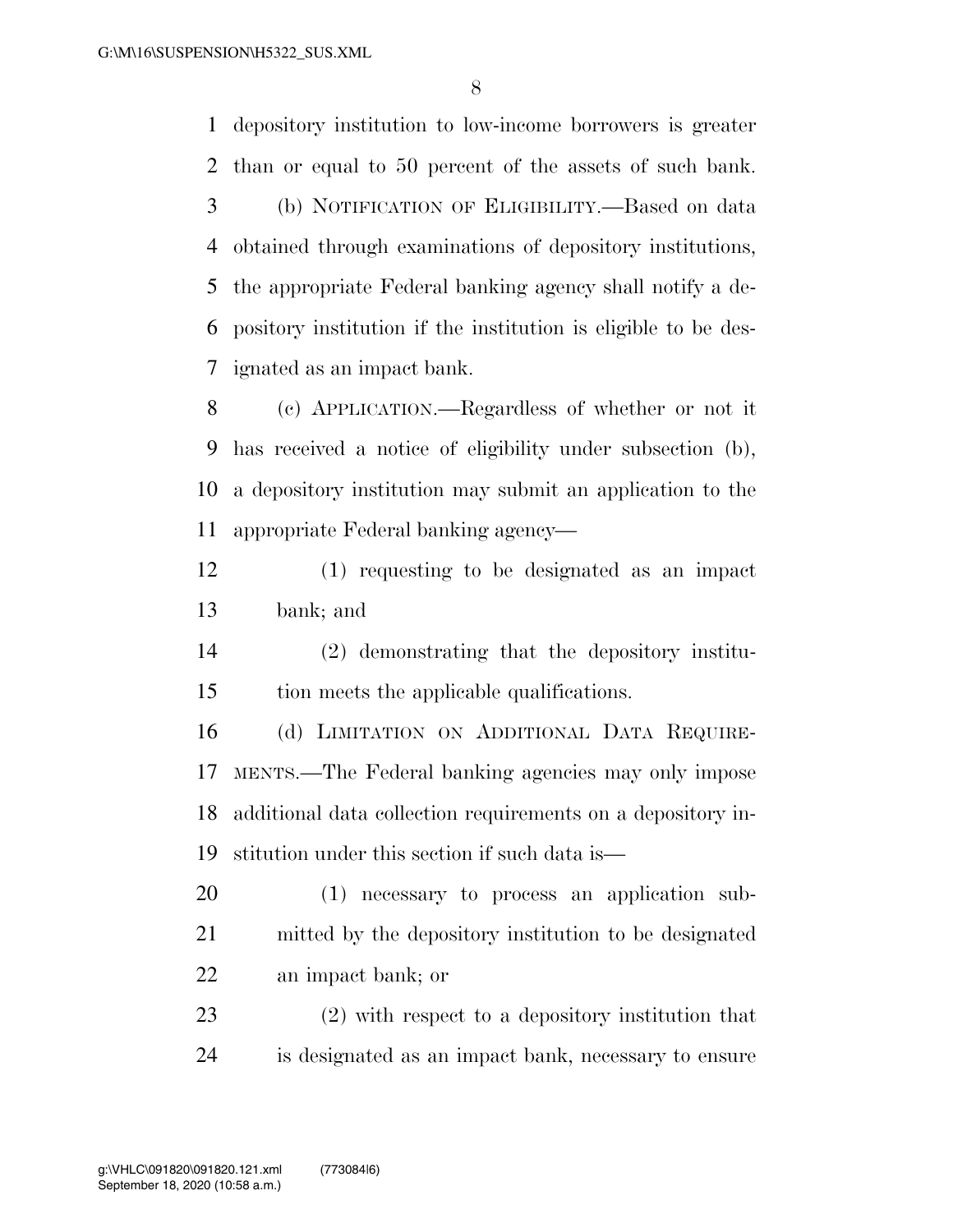- the depository institution's ongoing qualifications to maintain such designation.
- (e) REMOVAL OF DESIGNATION.—If the appropriate Federal banking agency determines that a depository in- stitution designated as an impact bank no longer meets the criteria for such designation, the appropriate Federal banking agency shall rescind the designation and notify the depository institution of such rescission.
- (f) RECONSIDERATION OF DESIGNATION; AP- PEALS.—Under such procedures as the Federal banking agencies may establish, a depository institution may—
- (1) submit to the appropriate Federal banking agency a request to reconsider a determination that such depository institution no longer meets the cri-teria for the designation; or

(2) file an appeal of such determination.

 (g) RULEMAKING.—Not later than 1 year after the date of the enactment of this Act, the Federal banking agencies shall jointly issue rules to carry out the require- ments of this section, including by providing a definition of a low-income borrower.

 (h) REPORTS.—Each Federal banking agency shall submit an annual report to the Congress containing a de-scription of actions taken to carry out this section.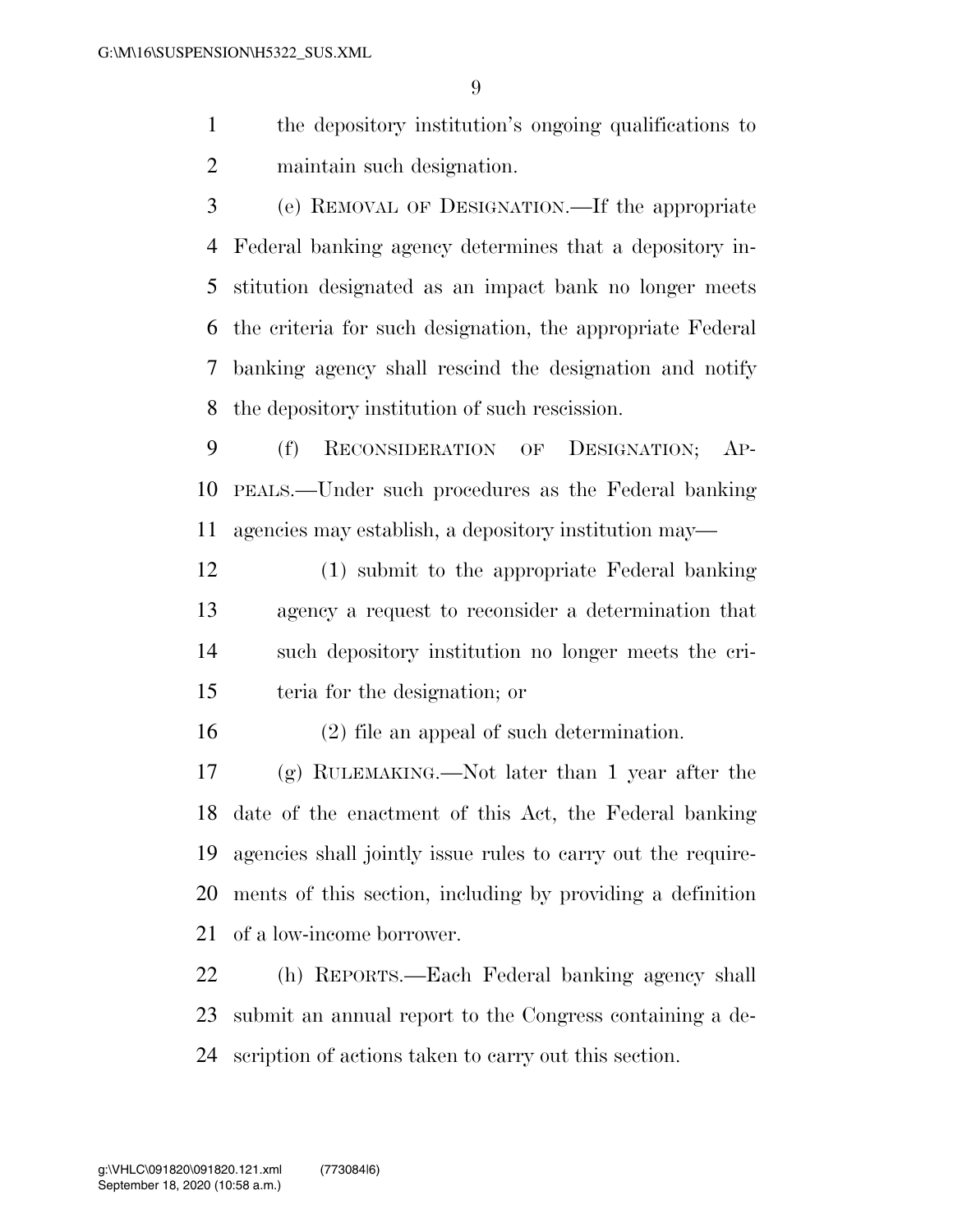(i) FEDERAL DEPOSIT INSURANCE ACT DEFINI- TIONS.—In this section, the terms ''depository institu- tion'', ''appropriate Federal banking agency'', and ''Fed- eral banking agency'' have the meanings given such terms, respectively, in section 3 of the Federal Deposit Insurance Act (12 U.S.C. 1813).

#### **SEC. 6. MINORITY DEPOSITORIES ADVISORY COMMITTEES.**

 (a) ESTABLISHMENT.—Each covered regulator shall establish an advisory committee to be called the ''Minority Depositories Advisory Committee''.

 (b) DUTIES.—Each Minority Depositories Advisory Committee shall provide advice to the respective covered regulator on meeting the goals established by section 308 of the Financial Institutions Reform, Recovery, and En- forcement Act of 1989 (12 U.S.C. 1463 note) to preserve the present number of covered minority institutions, pre- serve the minority character of minority-owned institu- tions in cases involving mergers or acquisitions, provide technical assistance, and encourage the creation of new covered minority institutions. The scope of the work of each such Minority Depositories Advisory Committee shall include an assessment of the current condition of covered minority institutions, what regulatory changes or other steps the respective agencies may be able to take to fulfill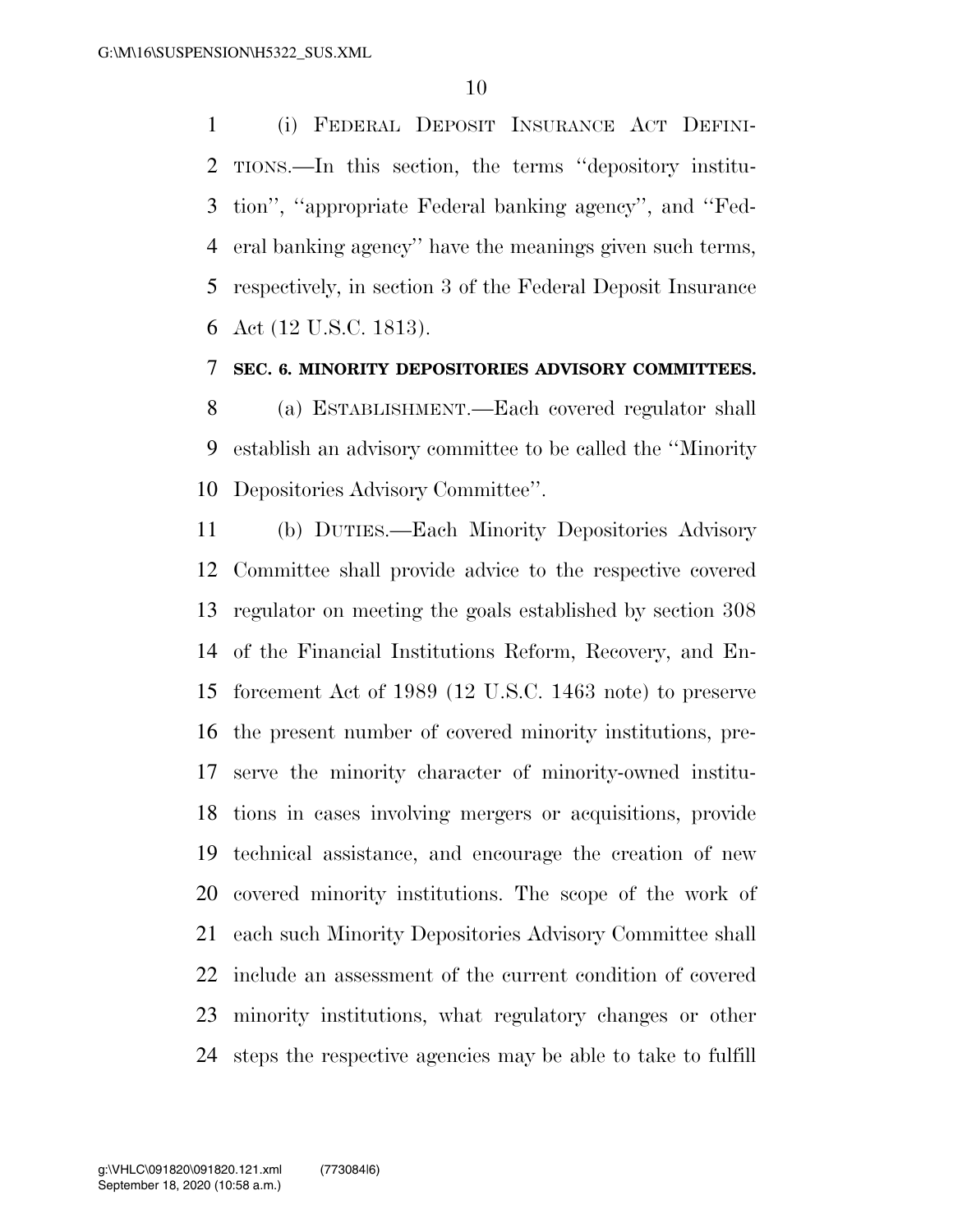| $\mathbf 1$    | the requirements of such section 308, and other issues of |
|----------------|-----------------------------------------------------------|
| 2              | concern to covered minority institutions.                 |
| 3              | $(c)$ MEMBERSHIP.—                                        |
| $\overline{4}$ | (1) IN GENERAL.—Each Minority Depositories                |
| 5              | Advisory Committee shall consist of no more than          |
| 6              | 10 members, who-                                          |
| 7              | (A) shall serve for one two-year term;                    |
| 8              | (B) shall serve as a representative of a de-              |
| 9              | pository institution or an insured credit union           |
| 10             | with respect to which the respective covered              |
| 11             | regulator is the covered regulator of such de-            |
| 12             | pository institution or insured credit union; and         |
| 13             | (C) shall not receive pay by reason of their              |
| 14             | service on the advisory committee, but may re-            |
| 15             | ceive travel or transportation expenses in ac-            |
| 16             | cordance with section 5703 of title 5, United             |
| 17             | States Code.                                              |
| 18             | (2) DIVERSITY.—To the extent practicable,                 |
| 19             | each covered regulator shall ensure that the mem-         |
| 20             | bers of the Minority Depositories Advisory Com-           |
| 21             | mittee of such agency reflect the diversity of covered    |
| 22             | minority institutions.                                    |
| 23             | (d) MEETINGS.—                                            |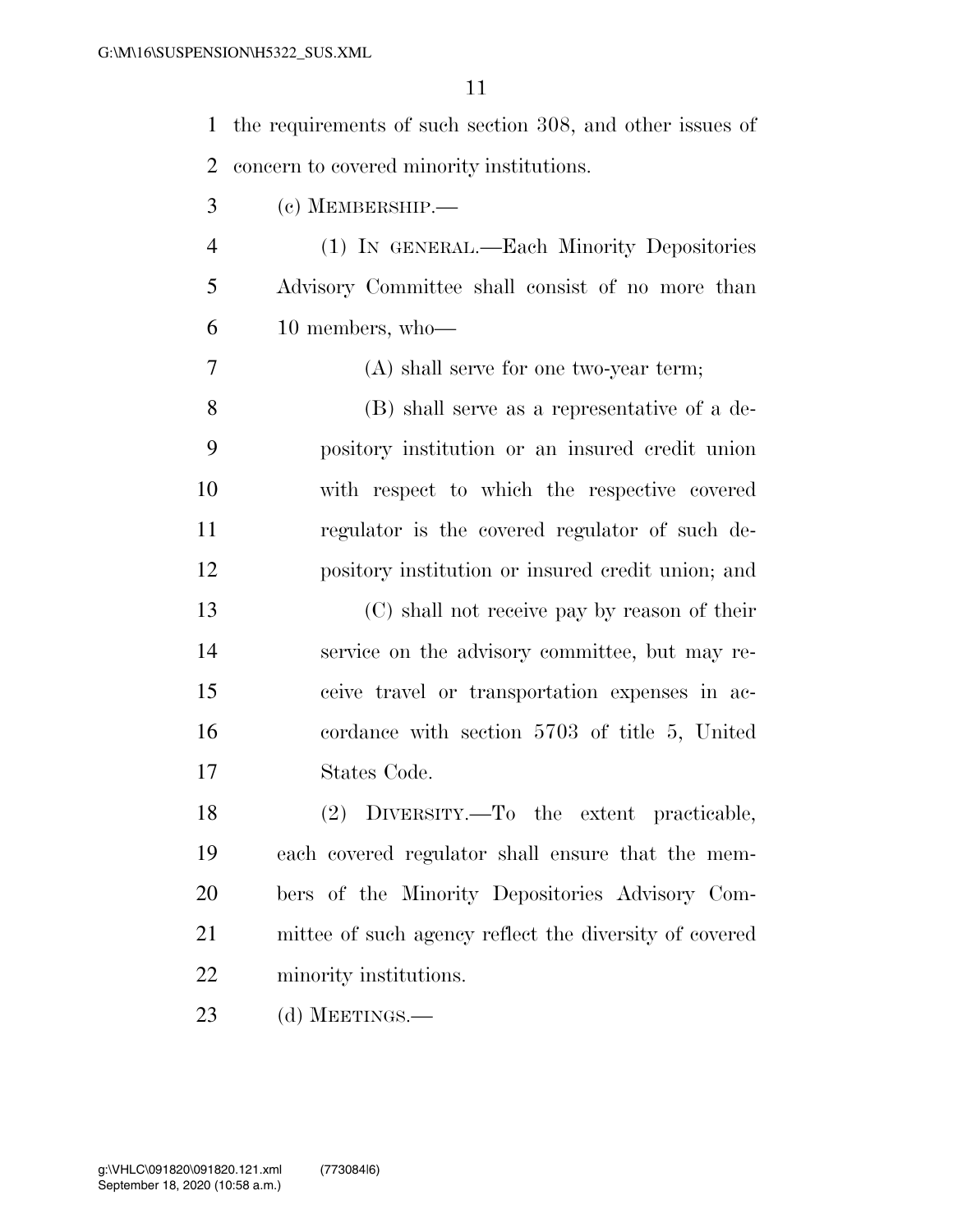| $\mathbf{1}$   | (1) IN GENERAL.—Each Minority Depositories        |
|----------------|---------------------------------------------------|
| $\overline{2}$ | Advisory Committee shall meet not less frequently |
| 3              | than twice each year.                             |
| $\overline{4}$ | (2) NOTICE AND INVITATIONS.—Each Minority         |
| 5              | Depositories Advisory Committee shall-            |
| 6              | (A) notify the Committee on Financial             |
| 7              | Services of the House of Representatives and      |
| 8              | Committee on Banking, Housing, and<br>the         |
| 9              | Urban Affairs of the Senate in advance of each    |
| 10             | meeting of the Minority Depositories Advisory     |
| 11             | Committee; and                                    |
| 12             | (B) invite the attendance at each meeting         |
| 13             | of the Minority Depositories Advisory Com-        |
| 14             | mittee of—                                        |
| 15             | (i) one member of the majority party              |
| 16             | and one member of the minority party of           |
| 17             | the Committee on Financial Services of the        |
| 18             | House of Representatives and the Com-             |
| 19             | mittee on Banking, Housing, and Urban             |
| 20             | Affairs of the Senate; and                        |
| 21             | (ii) one member of the majority party             |
| 22             | and one member of the minority party of           |
| 23             | any relevant subcommittees of such com-           |
| 24             | mittees.                                          |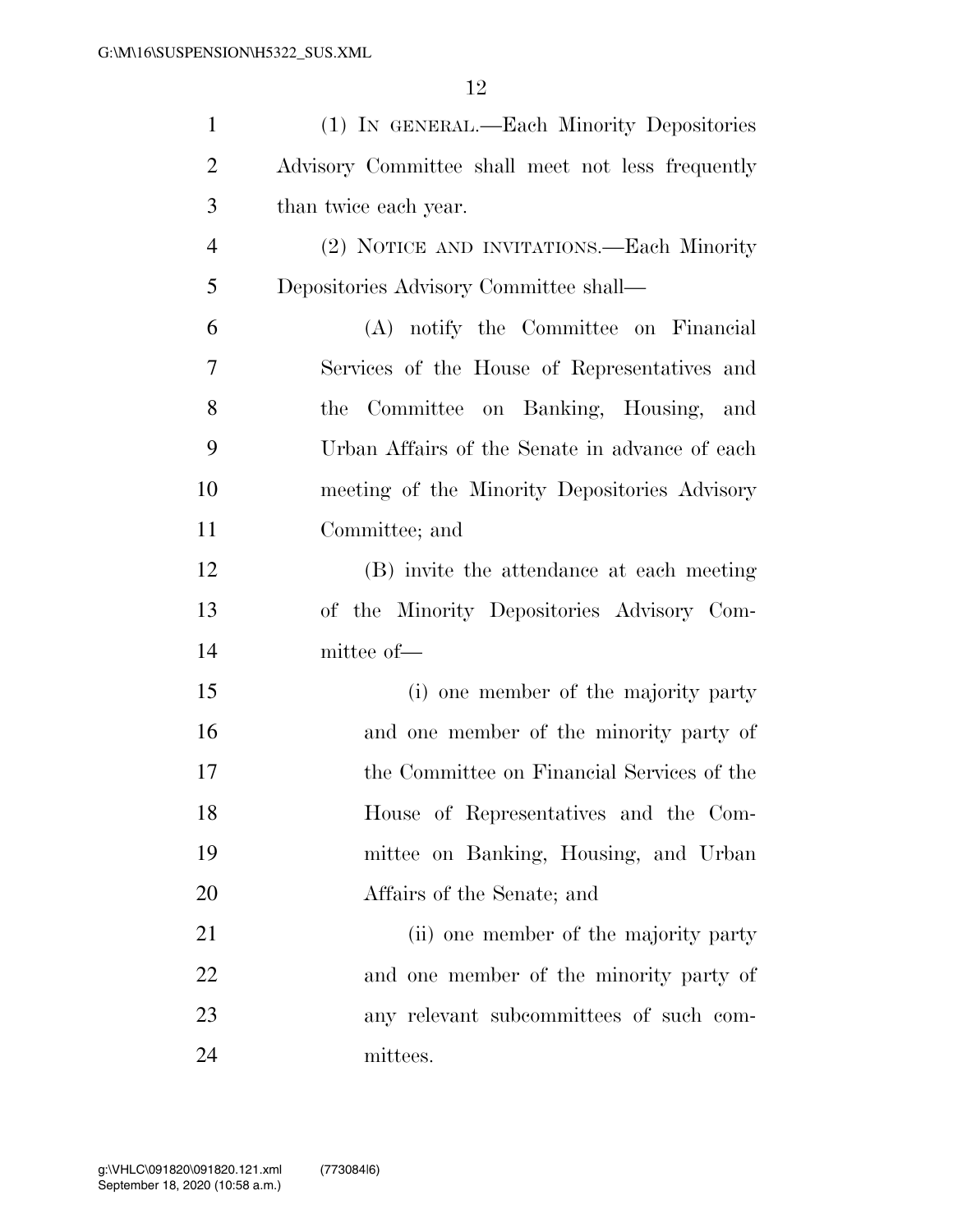(e) NO TERMINATION OF ADVISORY COMMITTEES.— The termination requirements under section 14 of the Federal Advisory Committee Act (5 U.S.C. app.) shall not apply to a Minority Depositories Advisory Committee es-tablished pursuant to this section.

(f) DEFINITIONS.—In this section:

 (1) COVERED REGULATOR.—The term ''covered regulator'' means the Comptroller of the Currency, the Board of Governors of the Federal Reserve Sys- tem, the Federal Deposit Insurance Corporation, and the National Credit Union Administration.

 (2) COVERED MINORITY INSTITUTION.—The term ''covered minority institution'' means a minor- ity depository institution (as defined in section 308(b) of the Financial Institutions Reform, Recov- ery, and Enforcement Act of 1989 (12 U.S.C. 1463 note)).

 (3) DEPOSITORY INSTITUTION.—The term ''de- pository institution'' has the meaning given under section 3 of the Federal Deposit Insurance Act (12 U.S.C. 1813).

22 (4) INSURED CREDIT UNION.—The term "in- sured credit union'' has the meaning given in section 101 of the Federal Credit Union Act (12 U.S.C. 1752).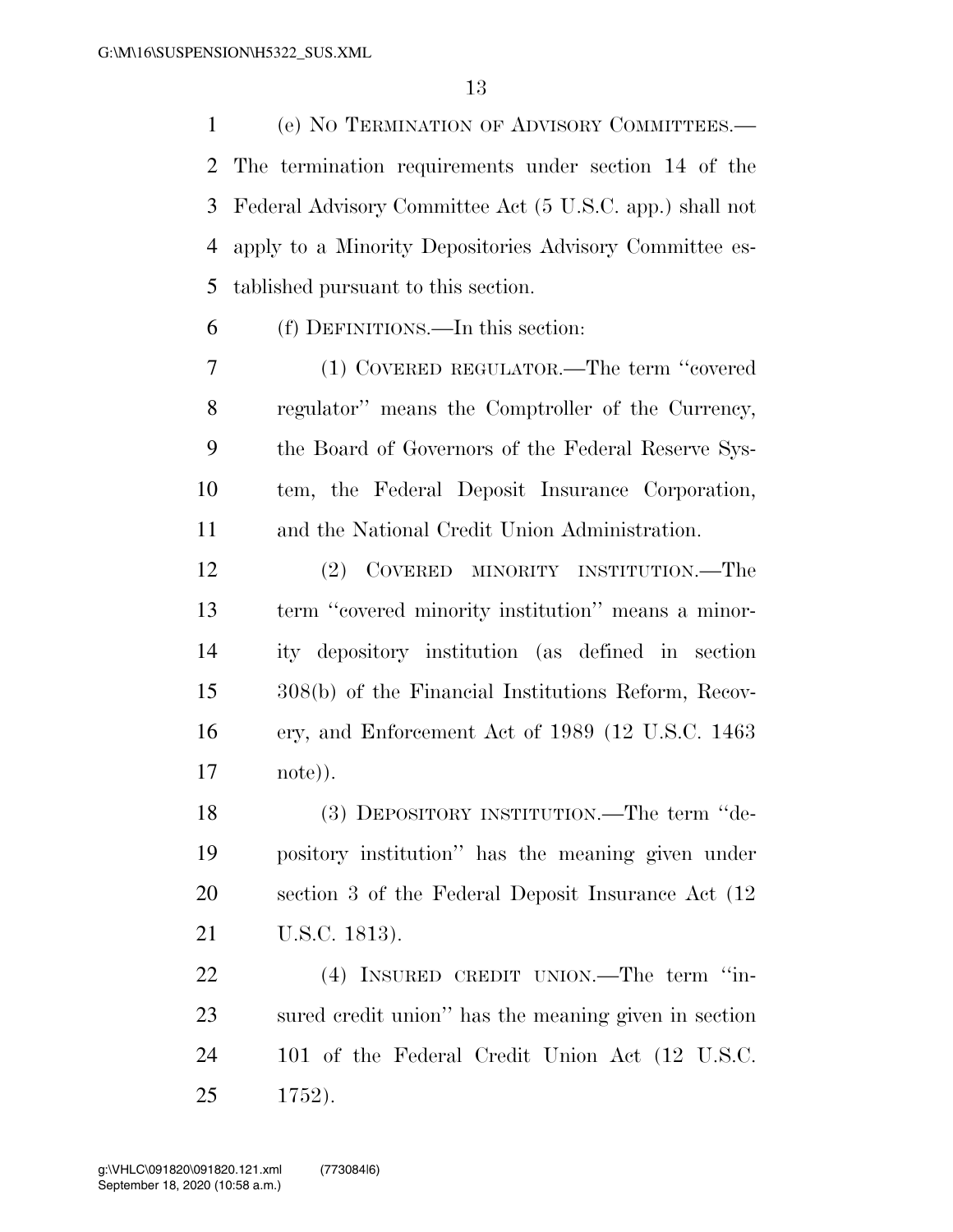(g) TECHNICAL AMENDMENT.—Section 308(b) of the Financial Institutions Reform, Recovery, and Enforce- ment Act of 1989 (12 U.S.C. 1463 note) is amended by adding at the end the following new paragraph:

 ''(3) DEPOSITORY INSTITUTION.—The term 'de- pository institution' means an 'insured depository in- stitution' (as defined in section 3 of the Federal De- posit Insurance Act (12 U.S.C. 1813)) and an in- sured credit union (as defined in section 101 of the Federal Credit Union Act (12 U.S.C. 1752)).''.

# **SEC. 7. FEDERAL DEPOSITS IN MINORITY DEPOSITORY IN-STITUTIONS.**

 (a) IN GENERAL.—Section 308 of the Financial In- stitutions Reform, Recovery, and Enforcement Act of 1989 (12 U.S.C. 1463 note) is amended—

 (1) by adding at the end the following new sub-section:

 ''(d) FEDERAL DEPOSITS.—The Secretary of the Treasury shall ensure that deposits made by Federal agen- cies in minority depository institutions and impact banks are collateralized or insured, as determined by the Sec- retary. Such deposits shall include reciprocal deposits as 23 defined in section  $337.6(e)(2)(v)$  of title 12, Code of Fed-eral Regulations (as in effect on March 6, 2019).''; and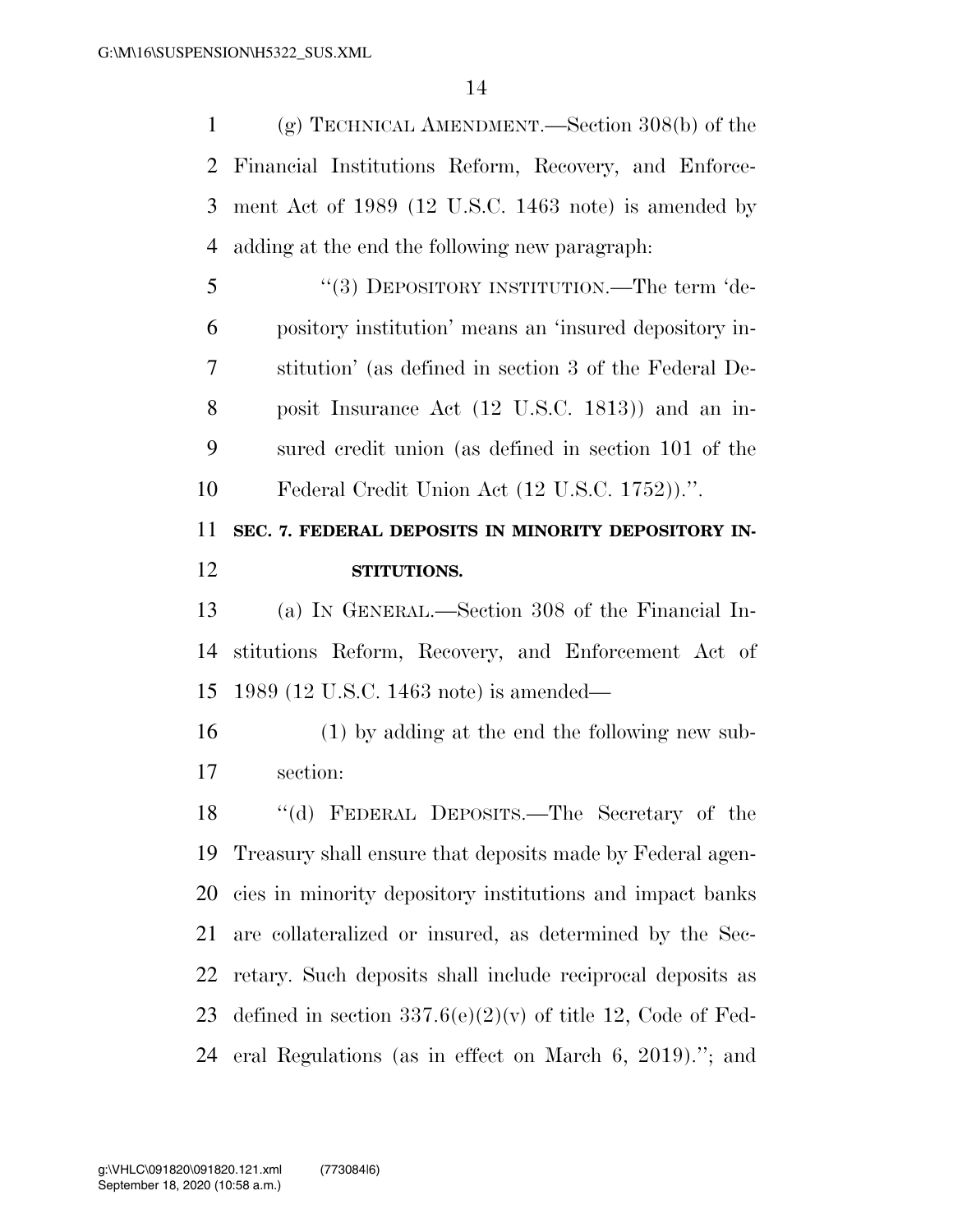(2) in subsection (b), as amended by section  $2 \qquad 6(g)$ , by adding at the end the following new para- graph: 4 "(4) IMPACT BANK.—The term 'impact bank'

 means a depository institution designated by the ap- propriate Federal banking agency pursuant to sec- tion 5 of the Ensuring Diversity in Community Banking Act of 2019.''.

 (b) TECHNICAL AMENDMENTS.—Section 308 of the Financial Institutions Reform, Recovery, and Enforce- ment Act of 1989 (12 U.S.C. 1463 note) is amended— (1) in the matter preceding paragraph (1), by

striking ''section—'' and inserting ''section:''; and

 (2) in the paragraph heading for paragraph (1), by striking ''FINANCIAL'' and inserting ''DEPOSI-TORY''.

#### **SEC. 8. MINORITY BANK DEPOSIT PROGRAM.**

 (a) IN GENERAL.—Section 1204 of the Financial In- stitutions Reform, Recovery, and Enforcement Act of 1989 (12 U.S.C. 1811 note) is amended to read as follows: **''SEC. 1204. EXPANSION OF USE OF MINORITY DEPOSITORY INSTITUTIONS.** 

23 ""(a) MINORITY BANK DEPOSIT PROGRAM.—

24 "(1) ESTABLISHMENT.—There is established a program to be known as the 'Minority Bank Deposit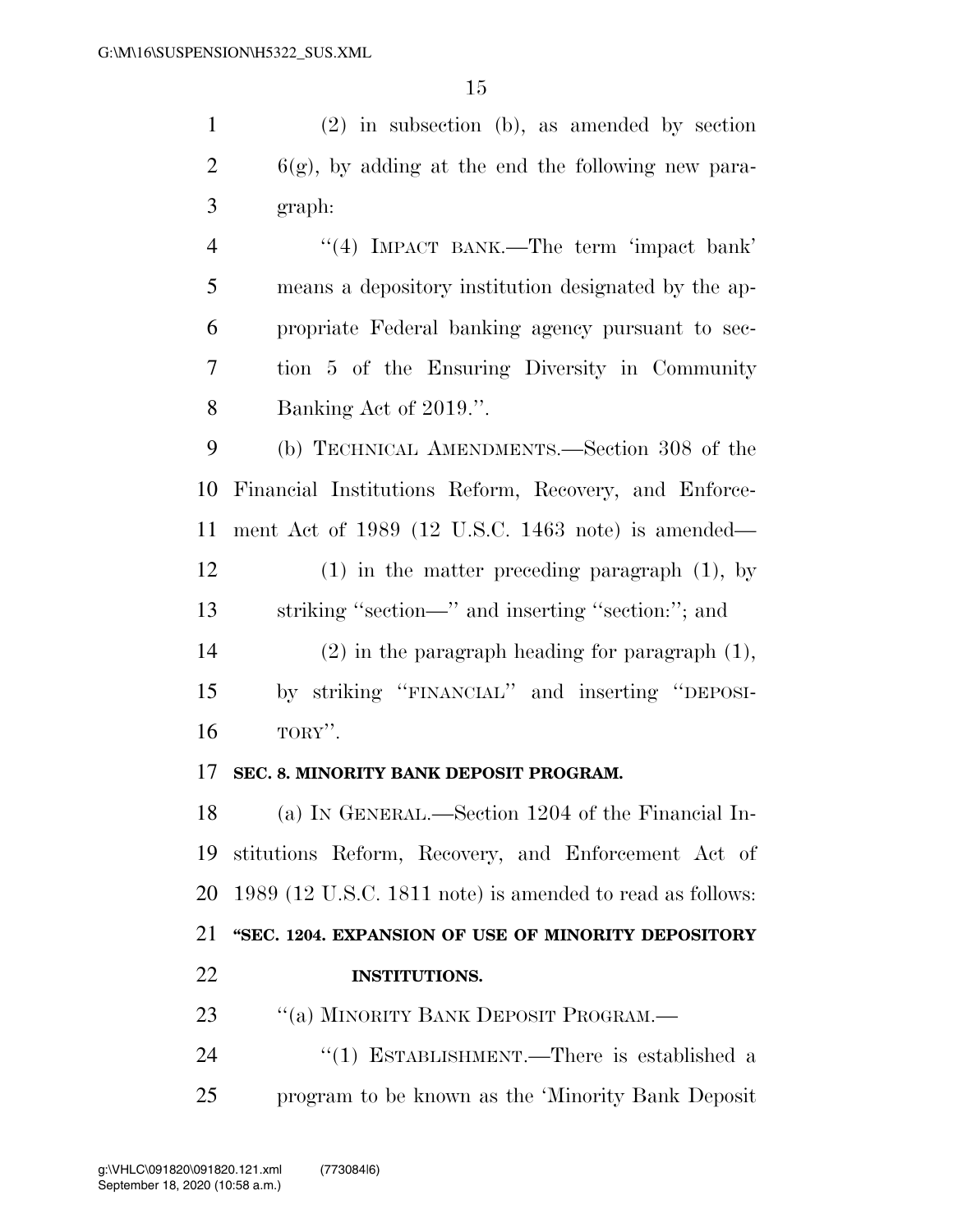| $\mathbf{1}$   | Program' to expand the use of minority depository                  |
|----------------|--------------------------------------------------------------------|
| $\overline{2}$ | institutions.                                                      |
| 3              | "(2) ADMINISTRATION.—The Secretary of the                          |
| $\overline{4}$ | Treasury, acting through the Fiscal Service, shall—                |
| 5              | $\lq\lq$ on application by a depository institu-                   |
| 6              | tion or credit union, certify whether such depos-                  |
| 7              | itory institution or credit union is a minority                    |
| 8              | depository institution;                                            |
| 9              | $\lq\lq (B)$ maintain and publish a list of all de-                |
| 10             | pository institutions and credit unions that have                  |
| 11             | been certified pursuant to subparagraph (A);                       |
| 12             | and                                                                |
| 13             | "(C) periodically distribute the list de-                          |
| 14             | scribed in subparagraph $(B)$ to-                                  |
| 15             | "(i) all Federal departments<br>and                                |
| 16             | agencies;                                                          |
| 17             | "(ii) interested State and local govern-                           |
| 18             | ments; and                                                         |
| 19             | "(iii) interested private sector compa-                            |
| 20             | nies.                                                              |
| 21             | "(3) INCLUSION OF CERTAIN ENTITIES<br>ON                           |
| 22             | $LIST. \rightarrow A$ depository institution or credit union that, |
| 23             | on the date of the enactment of this section, has a                |
| 24             | current certification from the Secretary of the                    |
| 25             | Treasury stating that such depository institution or               |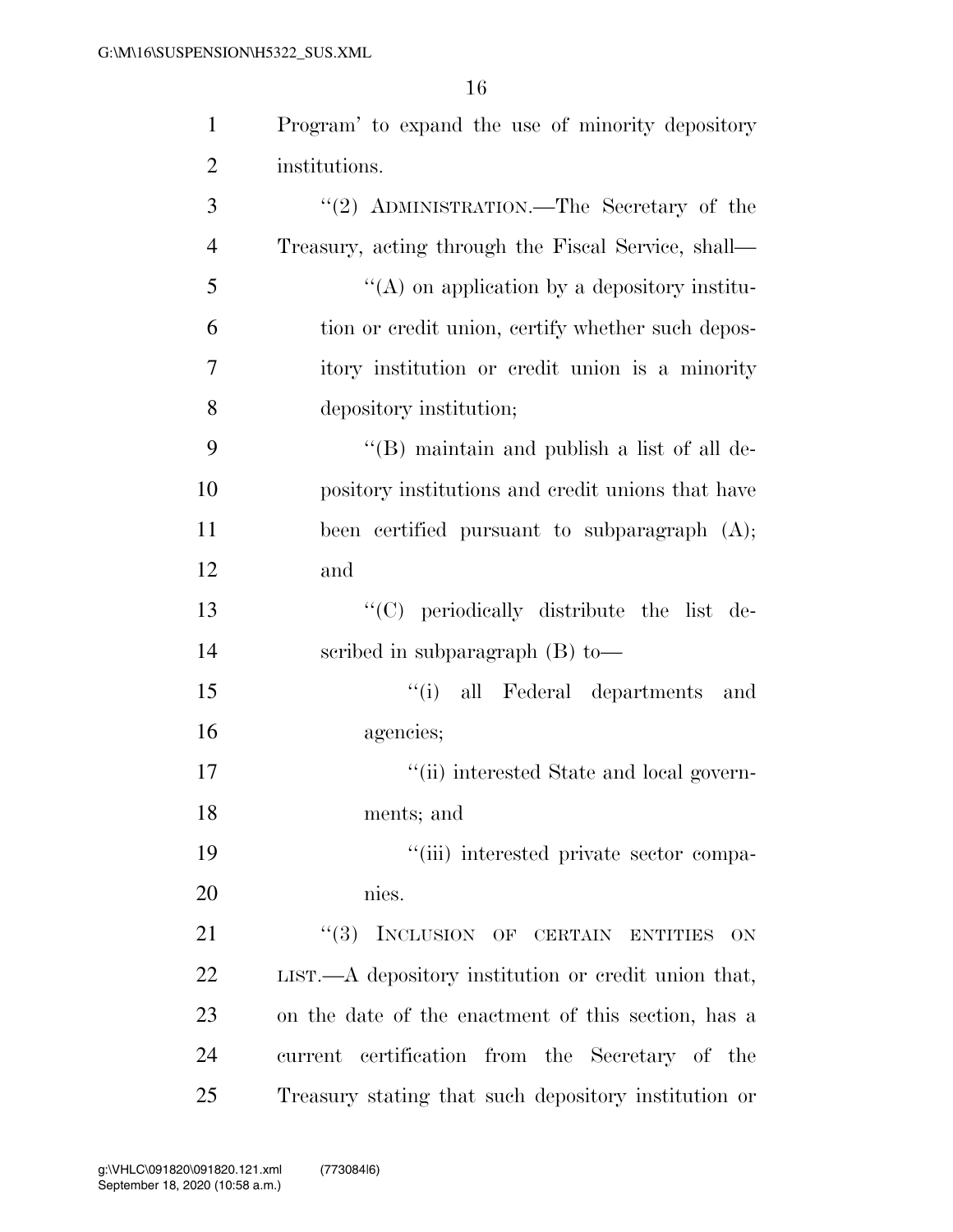credit union is a minority depository institution shall be included on the list described under paragraph 3  $(2)(B)$ .

 ''(b) EXPANDED USE AMONG FEDERAL DEPART-MENTS AND AGENCIES.—

 $(1)$  In GENERAL.—Not later than 1 year after the establishment of the program described in sub- section (a), the head of each Federal department or agency shall develop and implement standards and procedures to prioritize, to the maximum extent pos- sible as permitted by law and consistent with prin- ciples of sound financial management, the use of mi- nority depository institutions to hold the deposits of each such department or agency.

15 "(2) REPORT TO CONGRESS.—Not later than 2 years after the establishment of the program de- scribed in subsection (a), and annually thereafter, 18 the head of each Federal department or agency shall submit to Congress a report on the actions taken to increase the use of minority depository institutions to hold the deposits of each such department or agency.

23 ""(c) DEFINITIONS.—For purposes of this section:

24 "(1) CREDIT UNION.—The term 'credit union' has the meaning given the term 'insured credit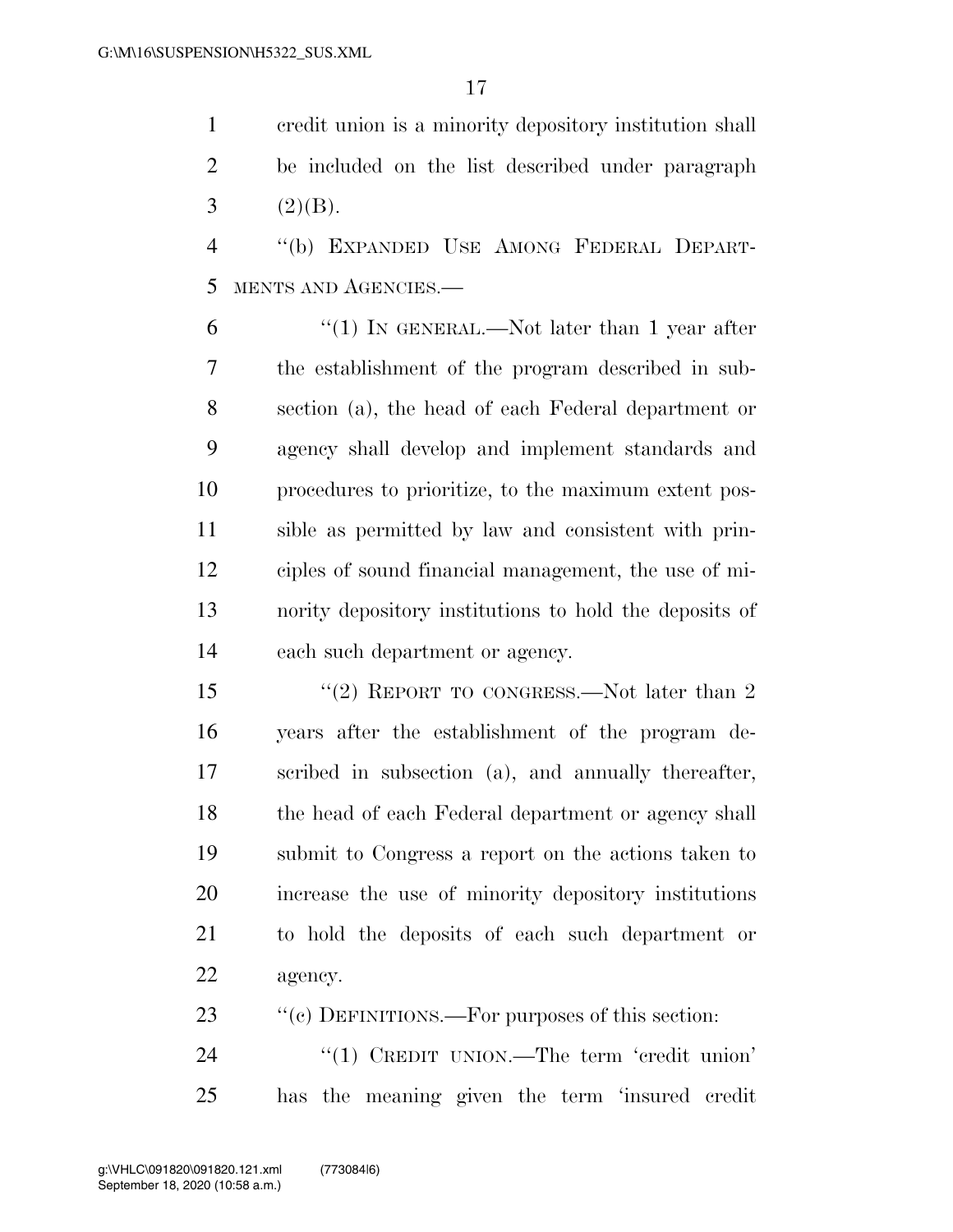| $\mathbf{1}$   | union' in section 101 of the Federal Credit Union            |
|----------------|--------------------------------------------------------------|
| $\overline{2}$ | Act (12 U.S.C. 1752).                                        |
| 3              | "(2) DEPOSITORY INSTITUTION.—The term 'de-                   |
| $\overline{4}$ | pository institution' has the meaning given in section       |
| 5              | 3 of the Federal Deposit Insurance Act (12 U.S.C.            |
| 6              | 1813).                                                       |
| 7              | MINORITY DEPOSITORY INSTITUTION.-<br>(3)                     |
| 8              | The term 'minority depository institution' has the           |
| 9              | meaning given that term under section 308 of this            |
| 10             | $\text{Act."}.$                                              |
| 11             | (b) CONFORMING AMENDMENTS.—The following pro-                |
| 12             | visions are amended by striking " $1204(c)(3)$ " and insert- |
| 13             | ing "1204(e)":                                               |
| 14             | $(1)$ Section $808(b)(3)$ of the Community Rein-             |
| 15             | vestment Act of 1977 (12 U.S.C. 2907(b)(3)).                 |
| 16             | (2) Section $40(g)(1)(B)$ of the Federal Deposit             |
| 17             | Insurance Act (12 U.S.C. $1831q(g)(1)(B)$ ).                 |
| 18             | $(3)$ Section 704B(h)(4) of the Equal Credit Op-             |
| 19             | portunity Act (15 U.S.C. 1691e–2(h)(4)).                     |
| 20             | SEC. 9. DIVERSITY REPORT AND BEST PRACTICES.                 |
| 21             | (a) ANNUAL REPORT.—Each covered regulator shall              |
| 22             | submit to Congress an annual report on diversity includ-     |
| 23             | ing the following:                                           |
| 24             | (1) Data, based on voluntary self-identification,            |
| 25             | on the racial, ethnic, and gender composition of the         |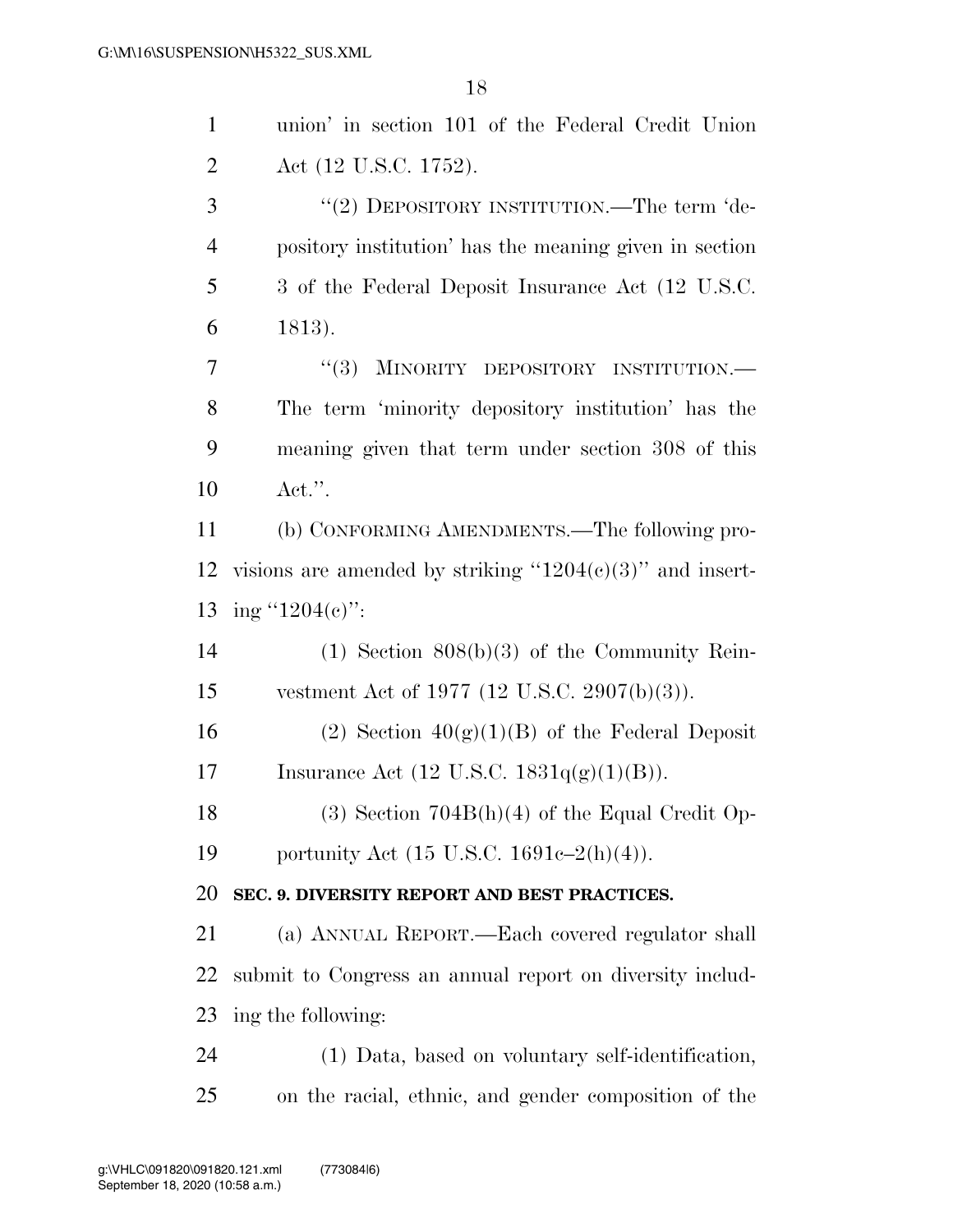examiners of each covered regulator, disaggregated by length of time served as an examiner.

 (2) The status of any examiners of covered reg- ulators, based on voluntary self-identification, as a veteran.

 (3) Whether any covered regulator, as of the date on which the report required under this section is submitted, has adopted a policy, plan, or strategy to promote racial, ethnic, and gender diversity among examiners of the covered regulator.

 (4) Whether any special training is developed and provided for examiners related specifically to working with depository institutions and credit unions that serve communities that are predomi- nantly minorities, low income, or rural, and the key focus of such training.

 (b) BEST PRACTICES.—Each Office of Minority and Women Inclusion of a covered regulator shall develop, pro- vide to the head of the covered regulator, and make pub-licly available best practices—

 (1) for increasing the diversity of candidates applying for examiner positions, including through outreach efforts to recruit diverse candidate to apply for entry-level examiner positions; and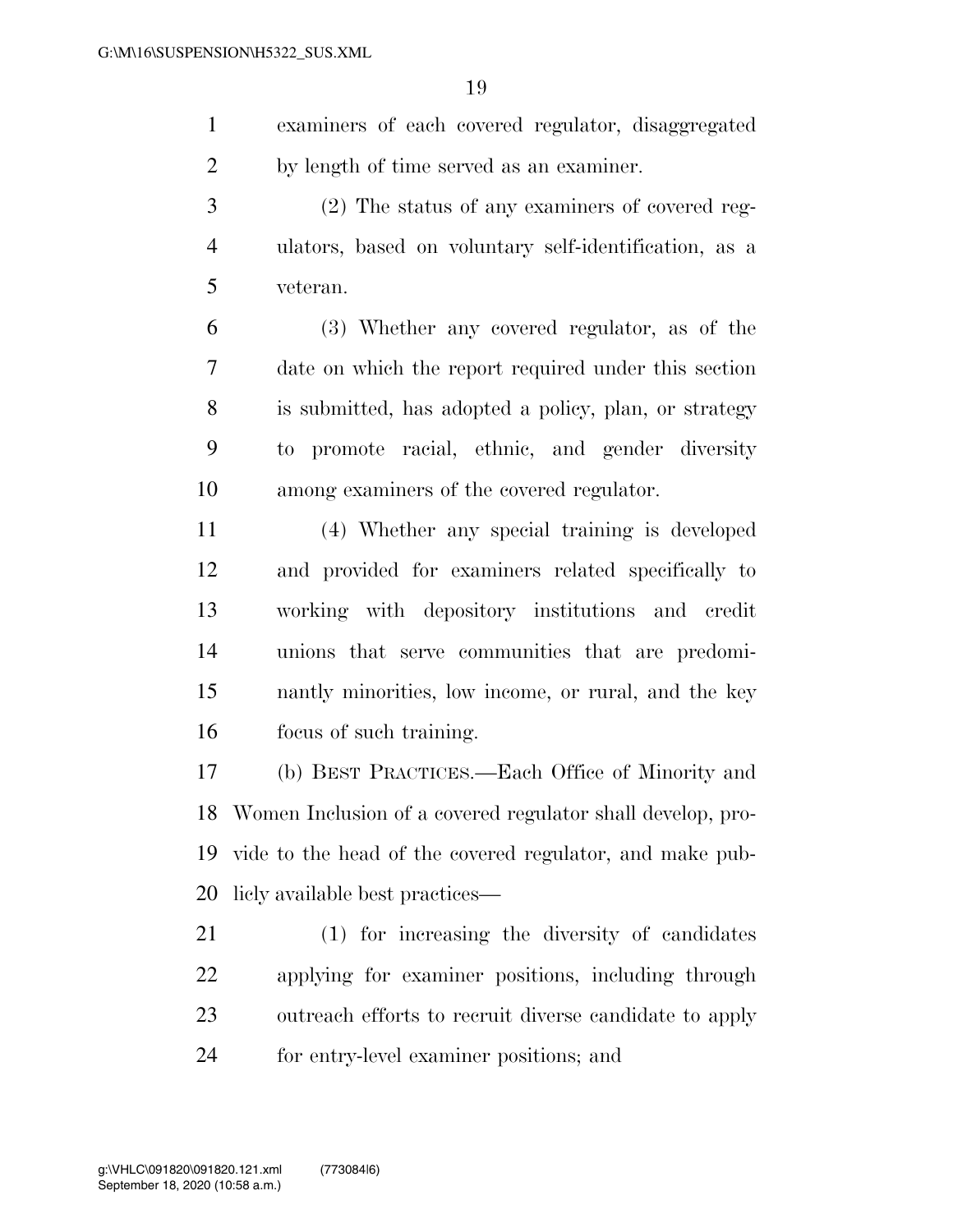| $\mathbf 1$    | (2) for retaining and providing fair consider-           |
|----------------|----------------------------------------------------------|
| $\overline{2}$ | ation for promotions within the examiner staff for       |
| 3              | purposes of achieving diversity among examiners.         |
| $\overline{4}$ | (c) COVERED REGULATOR DEFINED.—In this sec-              |
| 5              | tion, the term "covered regulator" means the Comptroller |
| 6              | of the Currency, the Board of Governors of the Federal   |
| 7              | Reserve System, the Federal Deposit Insurance Corpora-   |
| 8              | tion, and the National Credit Union Administration.      |
| 9              | SEC. 10. INVESTMENTS IN MINORITY DEPOSITORY INSTITU-     |
| 10             | TIONS AND IMPACT BANKS.                                  |
| 11             | (a) CONTROL FOR CERTAIN INSTITUTIONS.—Section            |
| 12             | $7(j)(8)(B)$ of the Federal Deposit Insurance Act (12)   |
| 13             | U.S.C. $1817(j)(8)(B)$ is amended to read as follows:    |
| 14             | " $(B)$ 'control' means the power, directly or indi-     |
| 15             | rectly—                                                  |
| 16             | "(i) to direct the management or policies                |
| 17             | of an insured depository institution; or                 |
| 18             | $\lq\lq$ (ii)(I) with respect to an insured deposi-      |
| 19             | tory institution, of a person to vote 25 per cen-        |
| 20             | tum or more of any class of voting securities of         |
| 21             | such institution; or                                     |
| 22             | "(II) with respect to an insured depository              |
| 23             | institution that is an impact bank (as des-              |
| 24             | ignated pursuant to section 5 of the Ensuring            |
| 25             | Diversity in Community Banking Act of 2019)              |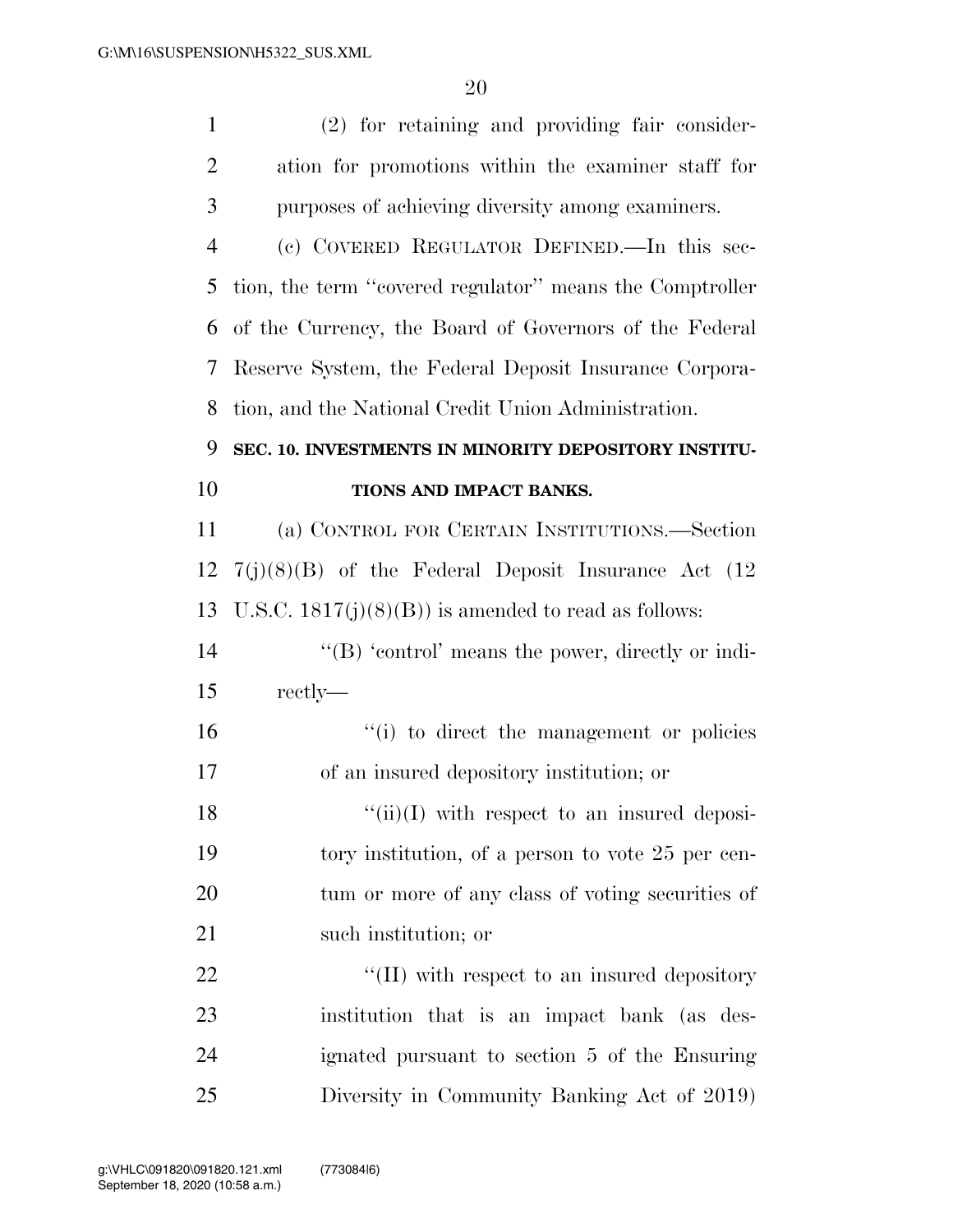or a minority depository institution (as defined in section 308(b) of the Financial Institutions Reform, Recovery, and Enforcement Act of 1989), of an individual to vote 30 percent or more of any class of voting securities of such an impact bank or a minority depository institu-tion.''.

 (b) RULEMAKING.—The Federal banking agencies (as defined in section 3 of the Federal Deposit Insurance Act (12 U.S.C. 1813)) shall jointly issue rules for de novo minority depository institutions and de novo impact banks (as designated pursuant to section 5) to allow 3 years to meet the capital requirements otherwise applicable to mi-nority depository institutions and impact banks.

 (c) REPORT.—Not later than 1 year after the date of the enactment of this Act, the Federal banking agencies shall jointly submit to Congress a report on—

 (1) the principal causes for the low number of de novo minority depository institutions during the 10-year period preceding the date of the report;

 (2) the main challenges to the creation of de novo minority depository institutions and de novo impact banks; and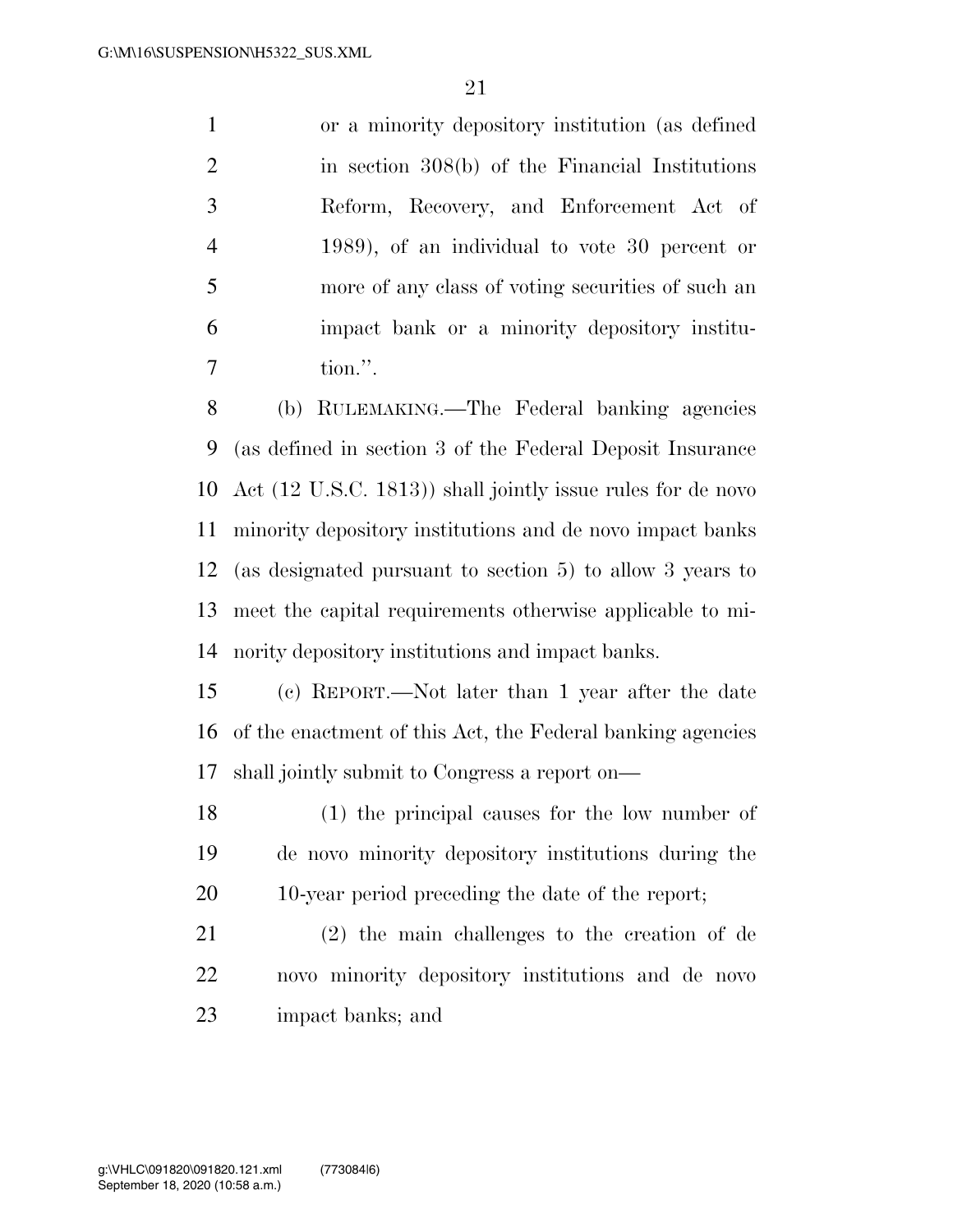(3) regulatory and legislative considerations to promote the establishment of de novo minority de- pository institutions and de novo impact banks. **SEC. 11. REPORT ON COVERED MENTOR-PROTEGE PRO- GRAMS.**  (a) REPORT.—Not later than 6 months after the date of the enactment of this Act and annually thereafter, the Secretary of the Treasury shall submit to Congress a re- port on participants in a covered mentor-protege program, including— (1) an analysis of outcomes of such program; (2) the number of minority depository institu- tions that are eligible to participate in such program but do not have large financial institution mentors; and (3) recommendations for how to match such mi- nority depository institutions with large financial in- stitution mentors. (b) DEFINITIONS.—In this section: 20 (1) COVERED MENTOR-PROTEGE PROGRAM. The term ''covered mentor-protege program'' means a mentor-protege program established by the Sec-retary of the Treasury pursuant to section 45 of the

Small Business Act (15 U.S.C. 657r).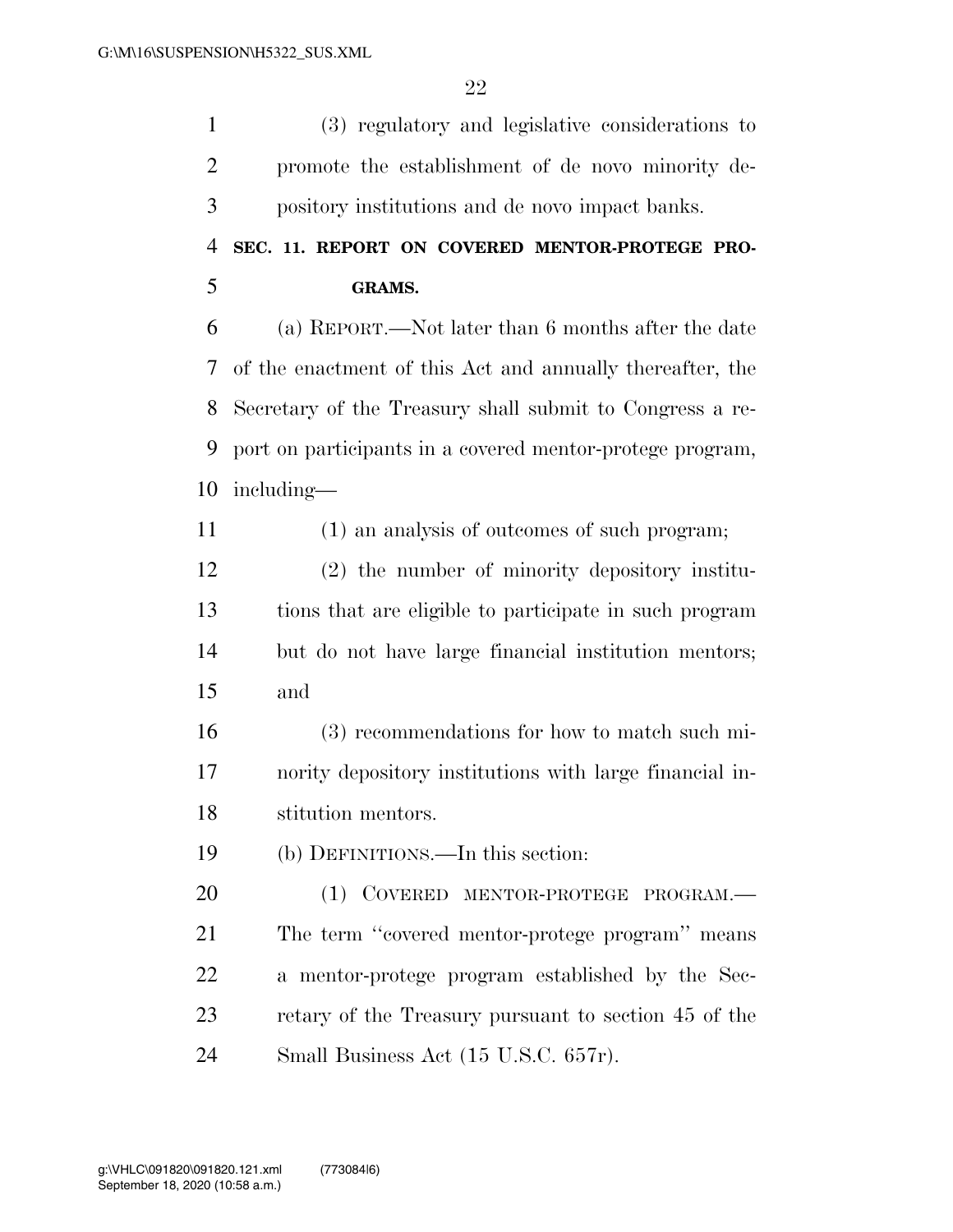| $\mathbf{1}$   | (2) LARGE FINANCIAL INSTITUTION.—The term                   |
|----------------|-------------------------------------------------------------|
| $\overline{2}$ | "large financial institution" means any entity—             |
| 3              | (A) regulated by the Comptroller of the                     |
| $\overline{4}$ | Currency, the Board of Governors of the Fed-                |
| 5              | eral Reserve System, the Federal Deposit In-                |
| 6              | surance Corporation, or the National Credit                 |
| 7              | Union Administration; and                                   |
| 8              | that has total consolidated assets<br>(B)                   |
| 9              | greater than or equal to $$50,000,000,000$ .                |
| 10             | SEC. 12. CUSTODIAL DEPOSIT PROGRAM FOR COVERED MI-          |
| 11             | NORITY DEPOSITORY INSTITUTIONS AND IM-                      |
| 12             | PACT BANKS.                                                 |
|                |                                                             |
| 13             | (a) IN GENERAL.—Not later than one year after the           |
| 14             | date of the enactment of this Act, the Secretary of the     |
| 15             | Treasury shall issue rules establishing a custodial deposit |
| 16             | program under which a covered bank may receive deposits     |
| 17             | from a qualifying account.                                  |
| 18             | (b) REQUIREMENTS.—In issuing rules under sub-               |
| 19             | section (a), the Secretary of the Treasury shall—           |
| 20             | (1) consult with the Federal banking agencies;              |
| 21             | (2) ensure each covered bank participating in               |
| 22             | the program established under this section—                 |
| 23             | (A) has appropriate policies relating to                    |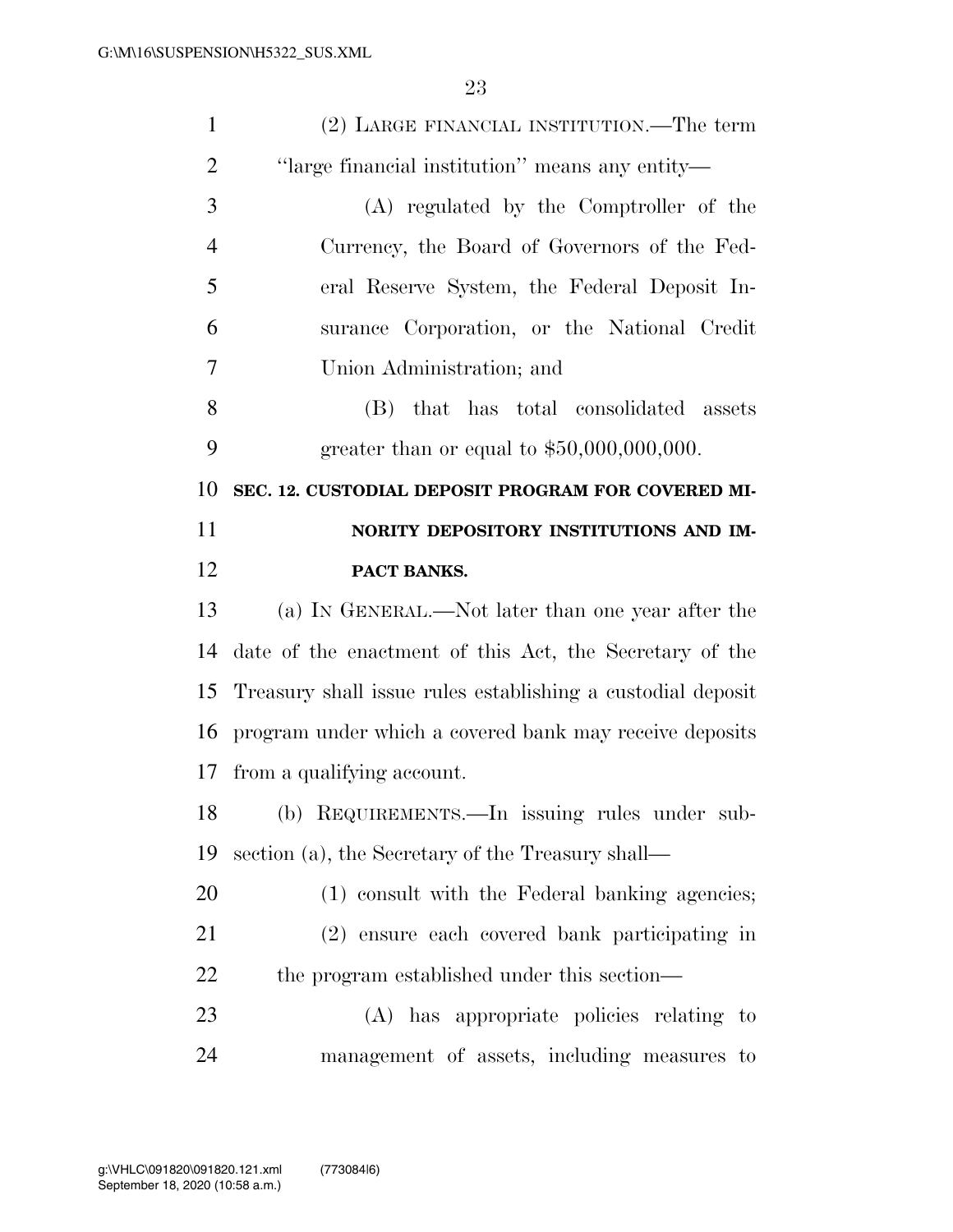| $\mathbf{1}$   | ensure the safety and soundness of each such             |
|----------------|----------------------------------------------------------|
| $\overline{2}$ | covered bank; and                                        |
| 3              | (B) is compliant with applicable law; and                |
| $\overline{4}$ | (3) ensure, to the extent practicable that the           |
| 5              | rules do not conflict with goals described in section    |
| 6              | $308(a)$ of the Financial Institutions Reform, Recov-    |
| 7              | ery, and Enforcement Act of 1989 (12 U.S.C. 1463)        |
| 8              | note).                                                   |
| 9              | (e) LIMITATIONS.—                                        |
| 10             | (1) DEPOSITS.—With respect to the funds of an            |
| <sup>11</sup>  | individual qualifying account, an entity may not de-     |
| 12             | posit an amount greater than the insured amount in       |
| 13             | a single covered bank.                                   |
| 14             | (2) TOTAL DEPOSITS.—The total amount of                  |
| 15             | funds deposited in a covered bank under the custo-       |
| 16             | dial deposit program described under this section        |
| 17             | may not exceed the lesser of—                            |
| 18             | (A) 10 percent of the average amount of                  |
| 19             | deposits held by such covered bank in the pre-           |
| 20             | vious quarter; or                                        |
| 21             | $(B)$ \$100,000,000 (as adjusted for infla-              |
| 22             | tion).                                                   |
| 23             | (d) REPORT.—Each quarter, the Secretary of the           |
| 24             | Treasury shall submit to Congress a report on the imple- |
| 25             | mentation of the program established under this section  |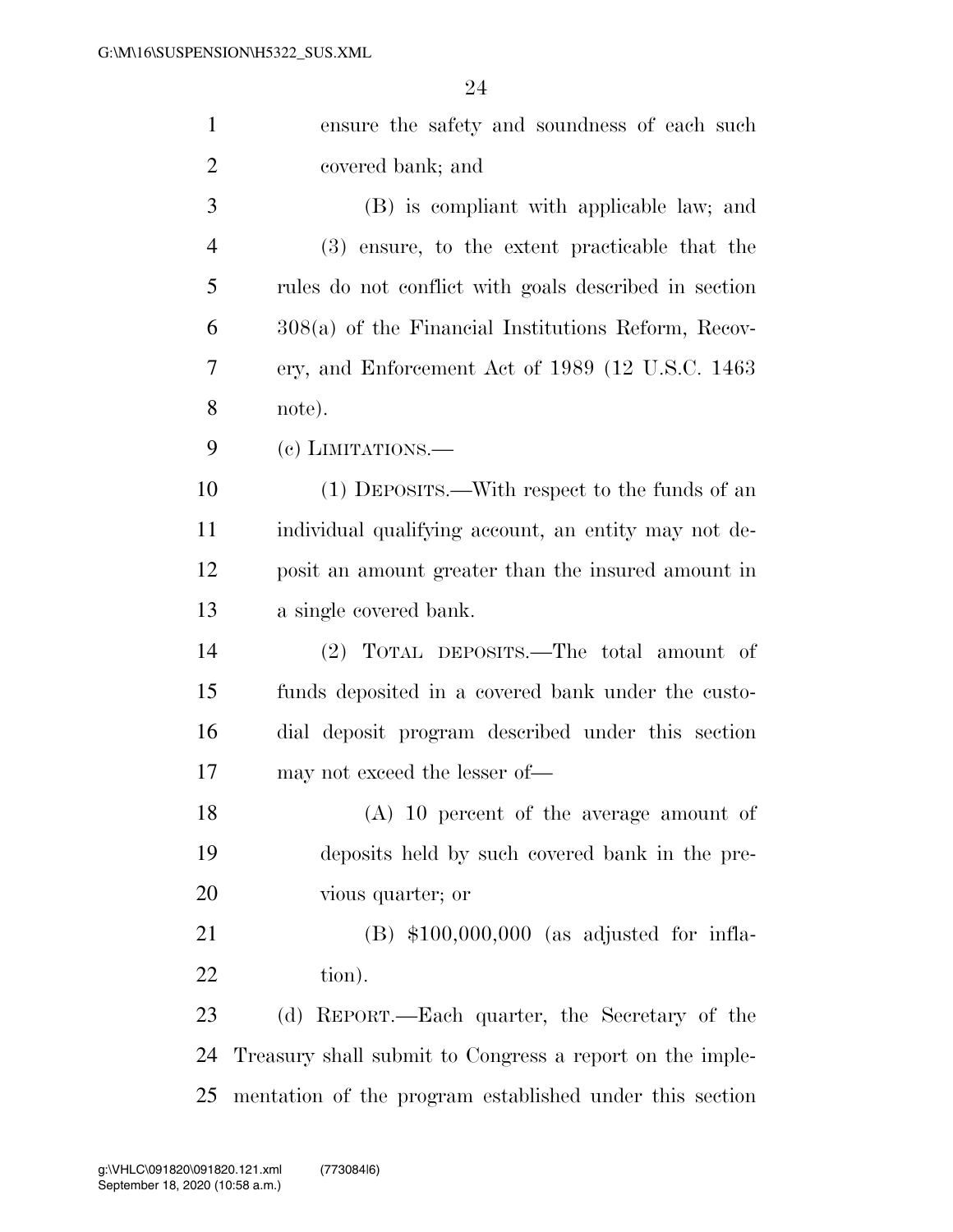| $\mathbf{1}$   | including information identifying participating covered    |
|----------------|------------------------------------------------------------|
| 2              | banks and the total amount of deposits received by covered |
| 3              | banks under the program.                                   |
| $\overline{4}$ | (e) DEFINITIONS.—In this section:                          |
| 5              | (1) COVERED BANK.—The term "covered bank"                  |
| 6              | means-                                                     |
| 7              | $(A)$ a minority depository institution that               |
| 8              | is well capitalized, as defined by the appropriate         |
| 9              | Federal banking agency; or                                 |
| 10             | (B) a depository institution designated                    |
| 11             | pursuant to section 5 of the Ensuring Diversity            |
| 12             | in Community Banking Act of 2019 that is well              |
| 13             | capitalized, as defined by the appropriate Fed-            |
| 14             | eral banking agency.                                       |
| 15             | (2) INSURED AMOUNT.—The term "insured                      |
| 16             | amount" means the amount that is the greater of-           |
| 17             | (A) the standard maximum deposit insur-                    |
| 18             | ance amount (as defined in section $11(a)(1)(E)$ )         |
| 19             | of the Federal Deposit Insurance Act (12)                  |
| 20             | U.S.C. $1821(a)(1)(E))$ ; or                               |
| 21             | (B) such higher amount negotiated be-                      |
| 22             | tween the Secretary of the Treasury and the                |
| 23             | Federal Deposit Insurance Corporation under                |
| 24             | which the Corporation will insure all deposits of          |
| 25             | such higher amount.                                        |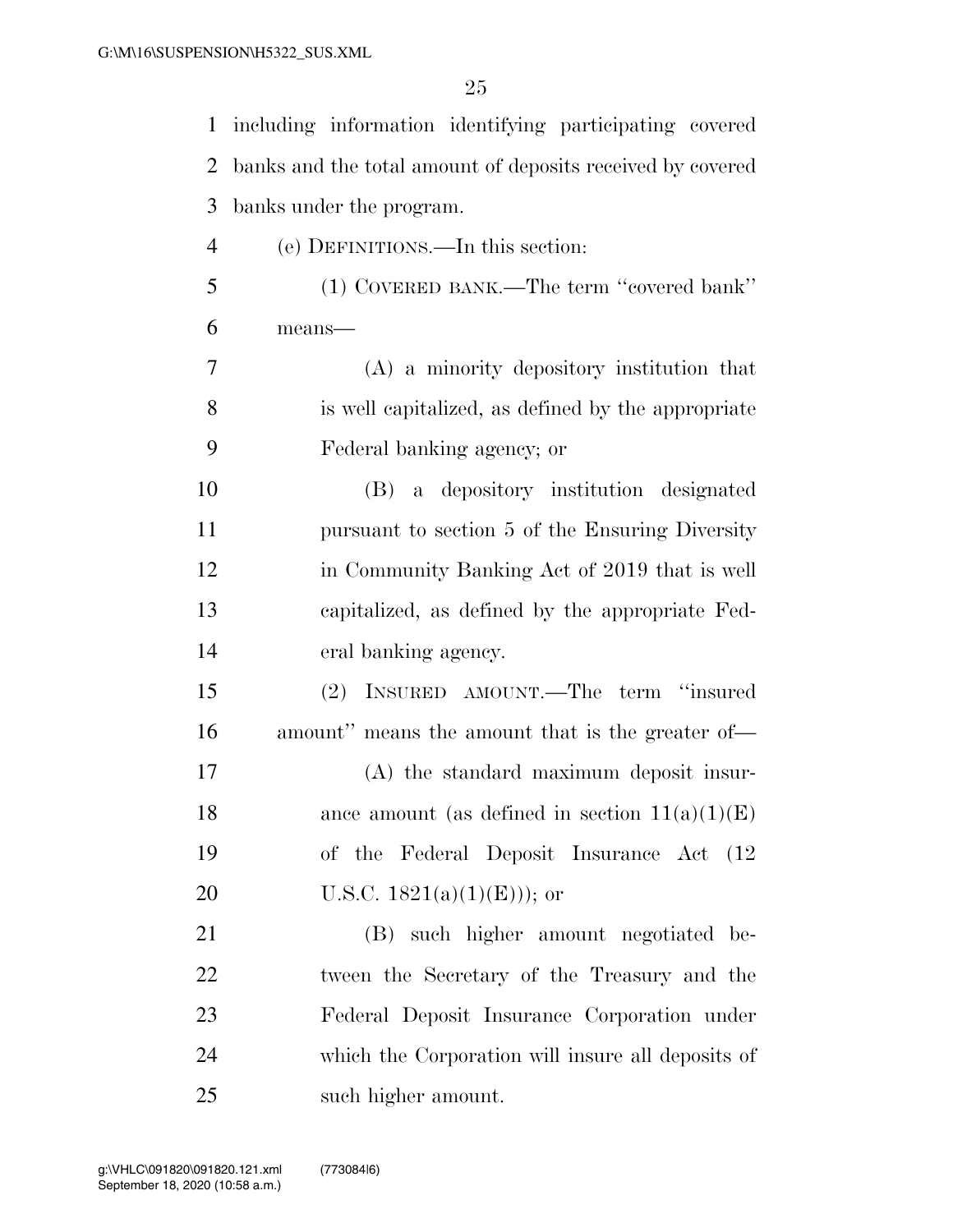| $\mathbf{1}$               | (3) FEDERAL BANKING AGENCIES.—The terms                      |
|----------------------------|--------------------------------------------------------------|
| $\overline{2}$             | "appropriate Federal banking agency" and "Federal            |
| 3                          | banking agencies" have the meaning given those               |
| $\overline{4}$             | terms, respectively, under section 3 of the Federal          |
| 5                          | Deposit Insurance Act.                                       |
| 6                          | (4) QUALIFYING ACCOUNT.—The term "quali-                     |
| $\overline{7}$             | fying account" means any account established in the          |
| 8                          | Department of the Treasury that—                             |
| 9                          | (A) is controlled by the Secretary; and                      |
| 10                         | (B) is expected to maintain a balance                        |
| 11                         | greater than $$200,000,000$ for the following 24-            |
| 12                         | month period.                                                |
|                            |                                                              |
|                            | SEC. 13. STREAMLINED COMMUNITY DEVELOPMENT FI-               |
|                            | NANCIAL INSTITUTION APPLICATIONS AND                         |
|                            | REPORTING.                                                   |
|                            | (a) APPLICATION PROCESSES.—Not later than 12                 |
| 13<br>14<br>15<br>16<br>17 | months after the date of the enactment of this Act and       |
|                            | 18 with respect to any person having assets under            |
| 19                         | $$3,000,000,000$ that submits an application for deposit in- |
|                            | surance with the Federal Deposit Insurance Corporation       |
| 20<br>21                   | that could also become a community development financial     |
| 22                         | institution, the Federal Deposit Insurance Corporation, in   |
| 23                         | consultation with the Administrator of the Community         |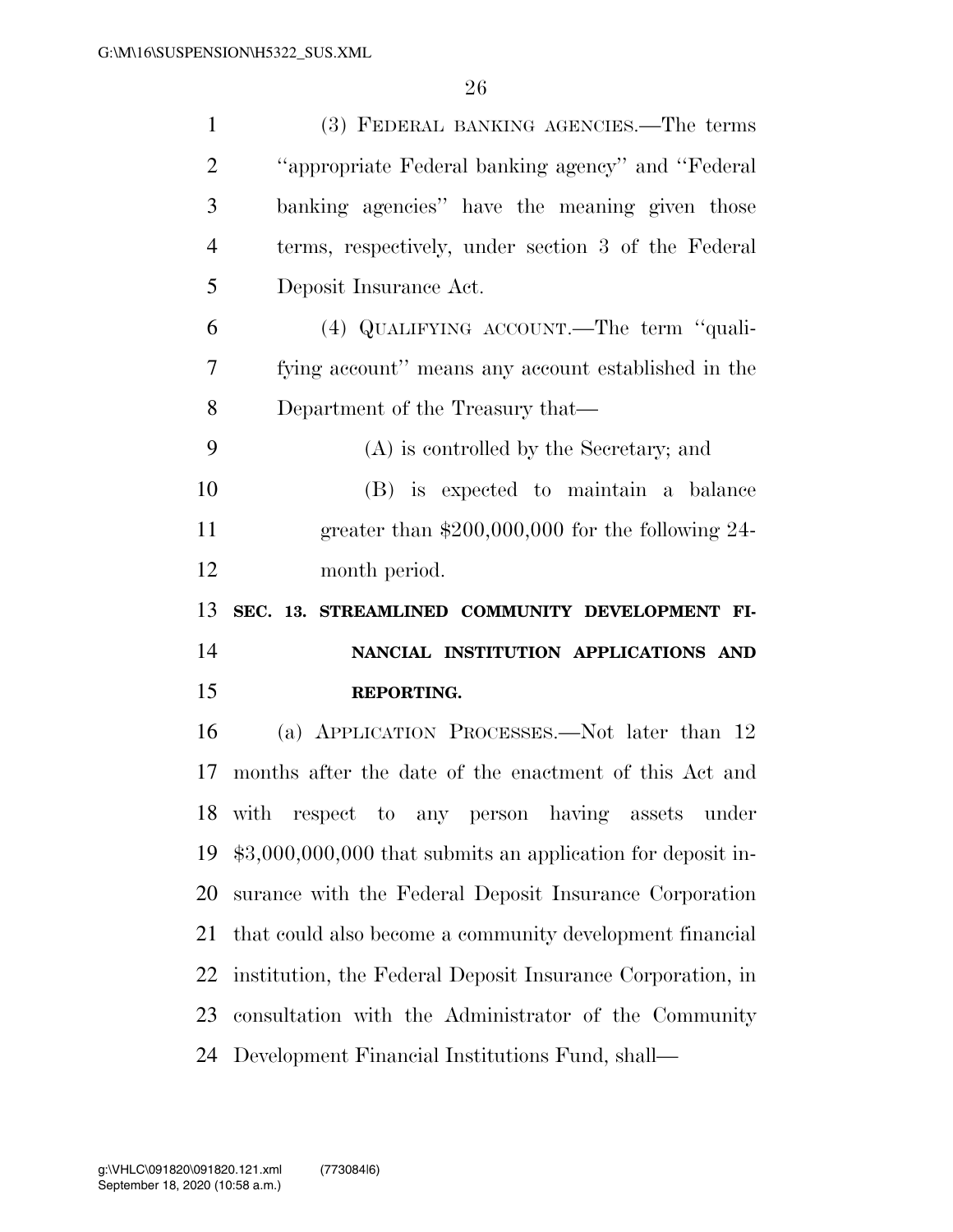(1) develop systems and procedures to record necessary information to allow the Administrator to conduct preliminary analysis for such person to also become a community development financial institu-tion; and

 (2) develop procedures to streamline the appli- cation and annual certification processes and to re- duce costs for such person to become, and maintain certification as, a community development financial institution.

 (b) IMPLEMENTATION REPORT.—Not later than 18 months after the date of the enactment of this Act, the Federal Deposit Insurance Corporation shall submit to Congress a report describing the systems and procedures required under subsection (a).

(c) ANNUAL REPORT.—

17 (1) IN GENERAL.—Section  $17(a)(1)$  of the Fed-18 eral Deposit Insurance Act  $(12 \text{ U.S.C. } 1827(a)(1))$ is amended—

 (A) in subparagraph (E), by striking 21 "and" at the end; (B) by redesignating subparagraph (F) as

23 subparagraph (G);

 (C) by inserting after subparagraph (E) the following new subparagraph: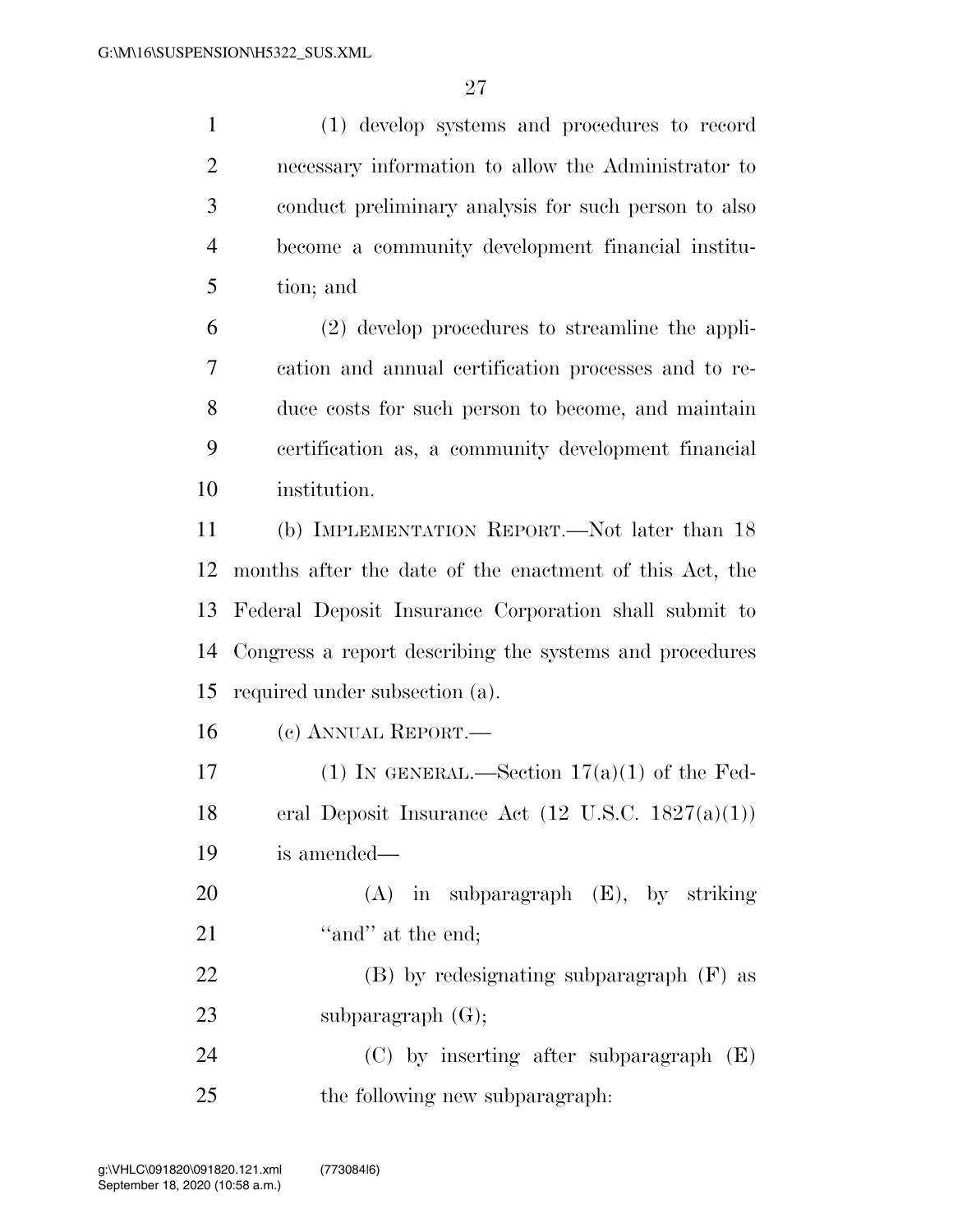''(F) applicants for deposit insurance that could also become a community development fi- nancial institution (as defined in section 103 of the Riegle Community Development and Regu- latory Improvement Act of 1994), a minority depository institution (as defined in section 308 of the Financial Institutions Reform, Recovery, and Enforcement Act of 1989), or an impact bank (as designated pursuant to section 5 of the Ensuring Diversity in Community Banking 11 Act of 2019); and". (2) APPLICATION.—The amendment made by this subsection shall apply with respect to the first report to be submitted after the date that is 2 years after the date of the enactment of this Act. **SEC. 14. TASK FORCE ON LENDING TO SMALL BUSINESS CONCERNS.**  (a) IN GENERAL.—Not later than 6 months after the date of the enactment of this Act, the Administrator of the Small Business Administration shall establish a task force to examine methods for improving relationships be- tween the Small Business Administration and community development financial institutions, minority depository in- stitutions, and Impact Banks to increase the volume of loans provided by such institutions to small business con